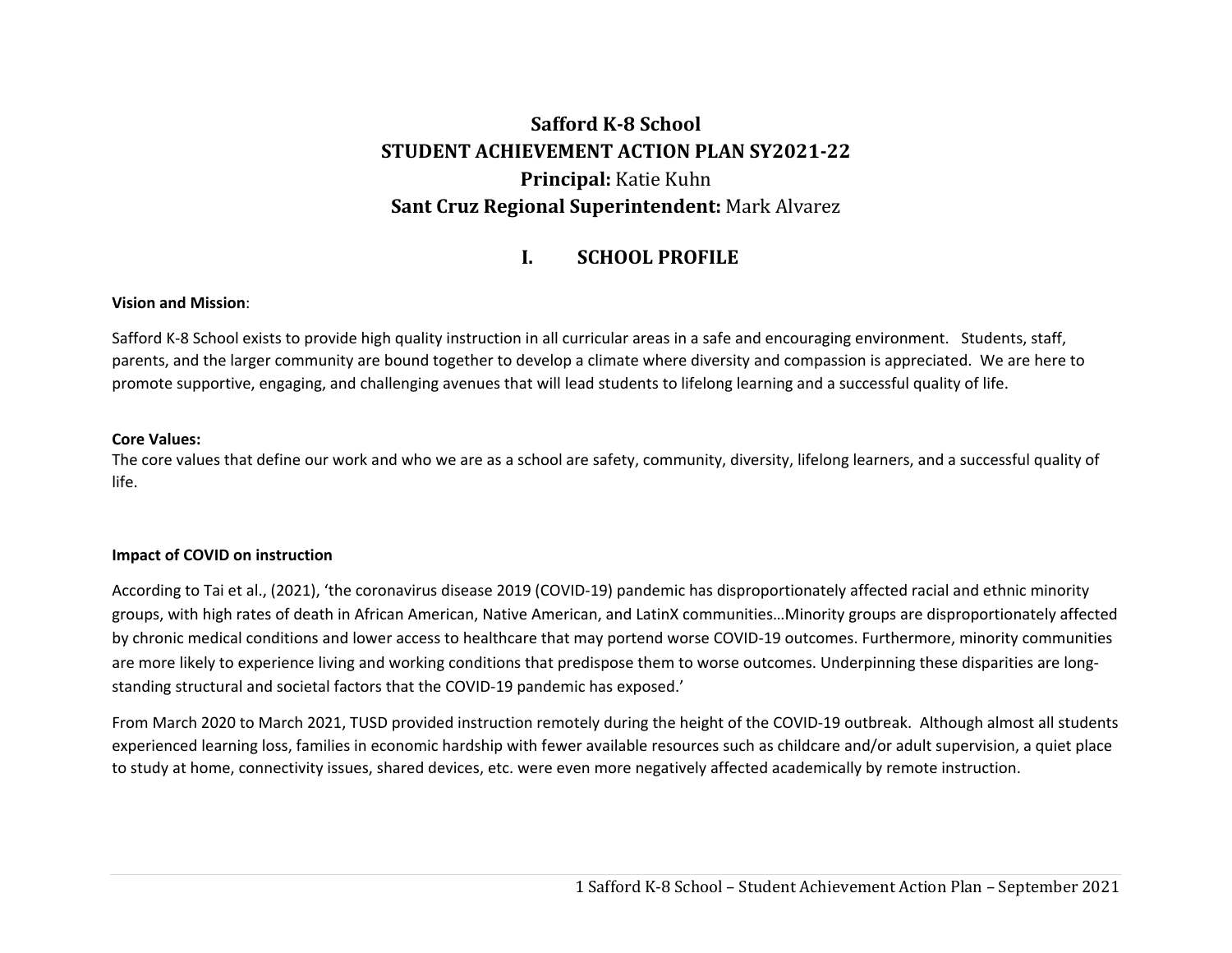| Impact of COVID-19 and Learning Loss: TUSD Students in Grades 3 - 8 Percent Proficient on |            |            |                 |  |         |         |                  |  |  |
|-------------------------------------------------------------------------------------------|------------|------------|-----------------|--|---------|---------|------------------|--|--|
| State Testing Broken by USP Ethnicity                                                     |            |            |                 |  |         |         |                  |  |  |
|                                                                                           | <b>ELA</b> |            |                 |  | Math    |         |                  |  |  |
|                                                                                           | 2018-19    | 2020-21    | <b>ELA Loss</b> |  | 2018-19 | 2020-21 | <b>Math Loss</b> |  |  |
| African Am.                                                                               | 28%        | 17%        | $-11%$          |  | 24%     | 9%      | $-15%$           |  |  |
| <b>Hispanic</b>                                                                           | <b>30%</b> | <b>20%</b> | $-10%$          |  | 27%     | 10%     | $-17%$           |  |  |
| White                                                                                     | 48%        | 39%        | $-9%$           |  | 46%     | 27%     | $-19%$           |  |  |

### **Estimated Time to Reach a C Letter Grade**

The current ADE school grade is a F. The state has initiated a new state test and has also adjusted the state accountability model. The impact of these changes is unknown and consequently, the estimated time to improve the state letter grade determination may need some flexibility. The academic goals for subgroups and for the entire school are both realistic and rigorous. With these state considerations in mind, the estimated time for Safford to increase its letter grade from a F to a C could be one year or two years to move from a F to a D and an additional year to move from a D to a C depending on changes to the test and the letter grade model.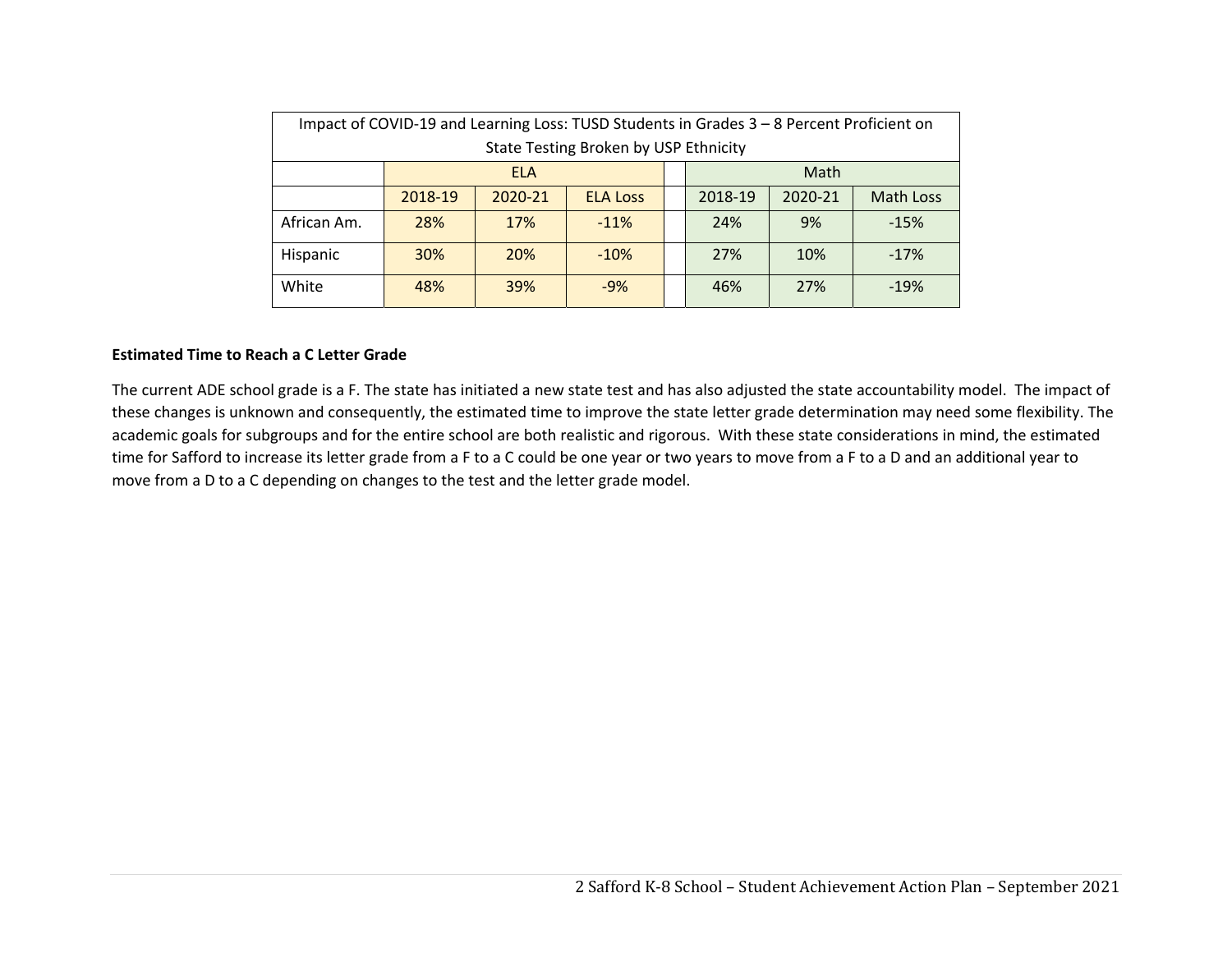## **Student Profile:**

| <b>White</b>    | African            | <b>Hispanic</b> | <b>Native</b> | <b>Asian</b> | <b>Multi-Racial</b> | <b>Total Number</b> |
|-----------------|--------------------|-----------------|---------------|--------------|---------------------|---------------------|
|                 | American           |                 | American      | American     |                     | of Students         |
| 20              | ი                  | 377             | 27            |              | 12                  | 454                 |
| English         | <b>Exceptional</b> |                 |               |              |                     |                     |
| Language        | <b>Education</b>   |                 |               |              |                     |                     |
| <b>Learners</b> | <b>Students</b>    |                 |               |              |                     |                     |
| 42              | 80                 |                 |               |              |                     |                     |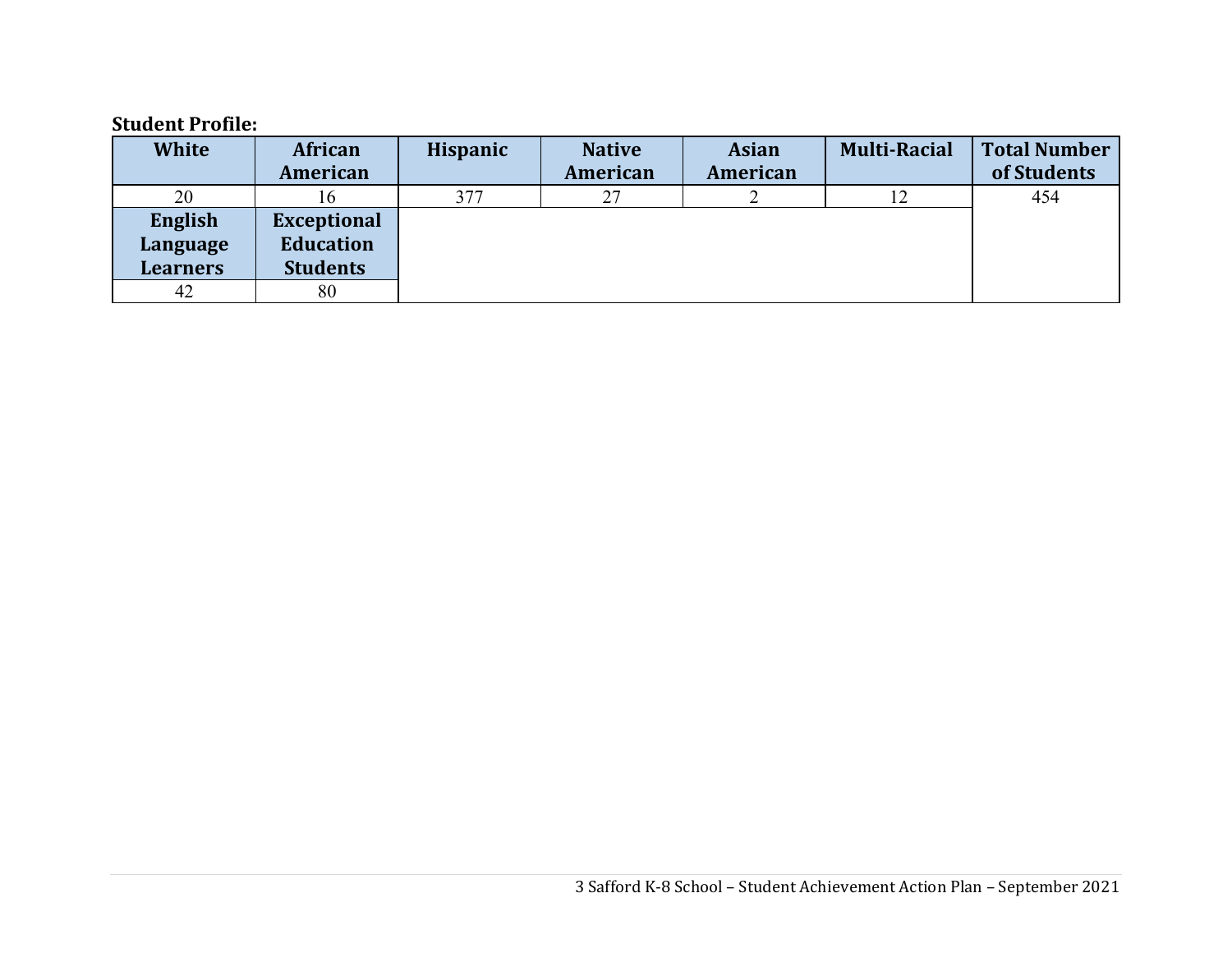### **Limitations of 2020‐21 AzM2 data as a comparison to other years**

 $\Gamma$ 

When reviewing the findings from state testing during remote instruction and COVID‐19, please note that participation rates among students taking the state assessment were so low, especially in high school, that caution is needed when drawing conclusions about student performance at the district level and statewide. It is recommended against making a simple comparison to prior years' performance data because of the instructional challenges caused by COVID‐19, low student educational engagement/participation rates, and family trauma. Both at the district and the state level, learning loss is evident, especially among our youngest grades. TUSD had only a 57% participation rate for state testing and so the data may or may not be representative of the district as a whole.

| AzMERIT Difference in ELA Percent Passing Comparison of TUSD and the State<br>by Grade and Subject |         |                 |                 |                |  |                 |              |  |  |
|----------------------------------------------------------------------------------------------------|---------|-----------------|-----------------|----------------|--|-----------------|--------------|--|--|
|                                                                                                    |         | <b>ELA 2019</b> | <b>ELA 2021</b> |                |  | <b>ELA Loss</b> |              |  |  |
| Grade                                                                                              | TUSD %  | State %         | TUSD %          | State %        |  | <b>TUSD</b>     | <b>State</b> |  |  |
|                                                                                                    | Passing | <b>Passing</b>  | Passing         | <b>Passing</b> |  |                 |              |  |  |
| 3                                                                                                  | 38%     | 46%             | 21%             | 35%            |  | $-17%$          | $-11%$       |  |  |
| 4                                                                                                  | 40%     | 51%             | 29%             | 44%            |  | $-11%$          | $-7%$        |  |  |
| 5                                                                                                  | 43%     | 52%             | 32%             | 45%            |  | $-11%$          | $-7%$        |  |  |
| 6                                                                                                  | 27%     | 42%             | 19%             | 35%            |  | $-8%$           | $-7%$        |  |  |
| $\overline{7}$                                                                                     | 26%     | 41%             | 19%             | 38%            |  | $-7%$           | $-3%$        |  |  |
| 8                                                                                                  | 24%     | 38%             | 17%             | 35%            |  | $-7%$           | $-3%$        |  |  |
| 9                                                                                                  |         |                 |                 |                |  |                 |              |  |  |
| 10                                                                                                 |         |                 | 19%             | 32%            |  |                 |              |  |  |
| 11                                                                                                 |         |                 |                 |                |  |                 |              |  |  |

| AzMERIT Difference in MATH Percent Passing Comparison of TUSD and the<br>State by Grade and Subject |         |                  |         |                               |  |             |              |  |  |
|-----------------------------------------------------------------------------------------------------|---------|------------------|---------|-------------------------------|--|-------------|--------------|--|--|
|                                                                                                     |         | <b>MATH 2019</b> |         | Math Loss<br><b>MATH 2021</b> |  |             |              |  |  |
| Grade                                                                                               | TUSD %  | State %          | TUSD %  | State %                       |  | <b>TUSD</b> | <b>State</b> |  |  |
|                                                                                                     | Passing | Passing          | Passing | Passing                       |  |             |              |  |  |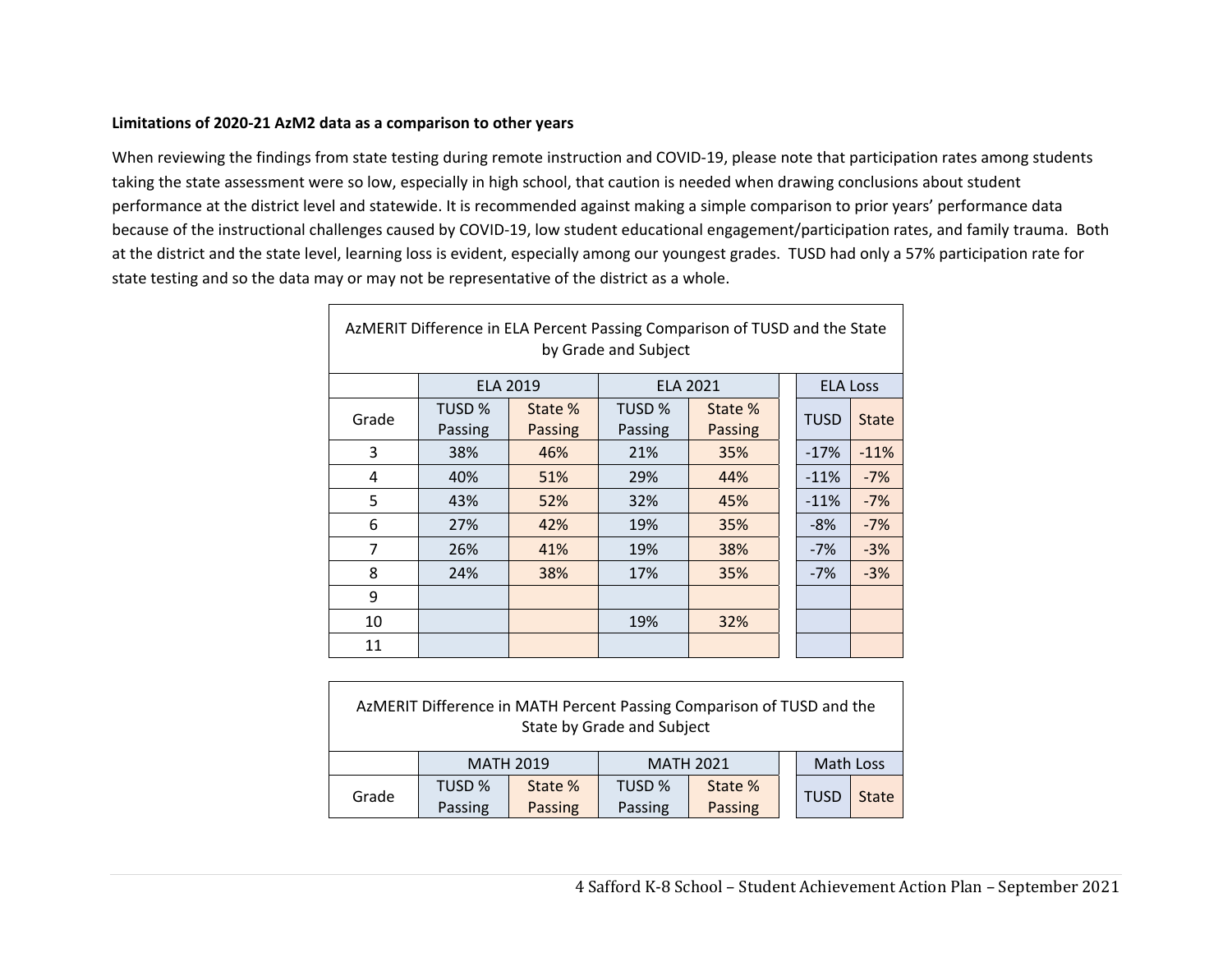| 3      | 42% | 51% | 18% | 36% | $-24%$ | $-15%$ |
|--------|-----|-----|-----|-----|--------|--------|
| 4      | 36% | 48% | 16% | 34% | $-20%$ | $-14%$ |
| 5      | 36% | 46% | 16% | 31% | $-20%$ | $-15%$ |
| 6      | 23% | 41% | 8%  | 29% | $-15%$ | $-12%$ |
| 7      | 22% | 38% | 12% | 30% | $-10%$ | $-8%$  |
| 8      | 18% | 32% | 9%  | 26% | $-9%$  | $-6%$  |
| Alg I  |     |     |     |     |        |        |
| Geom   |     |     | 13% | 26% |        |        |
| Alg II |     |     |     |     |        |        |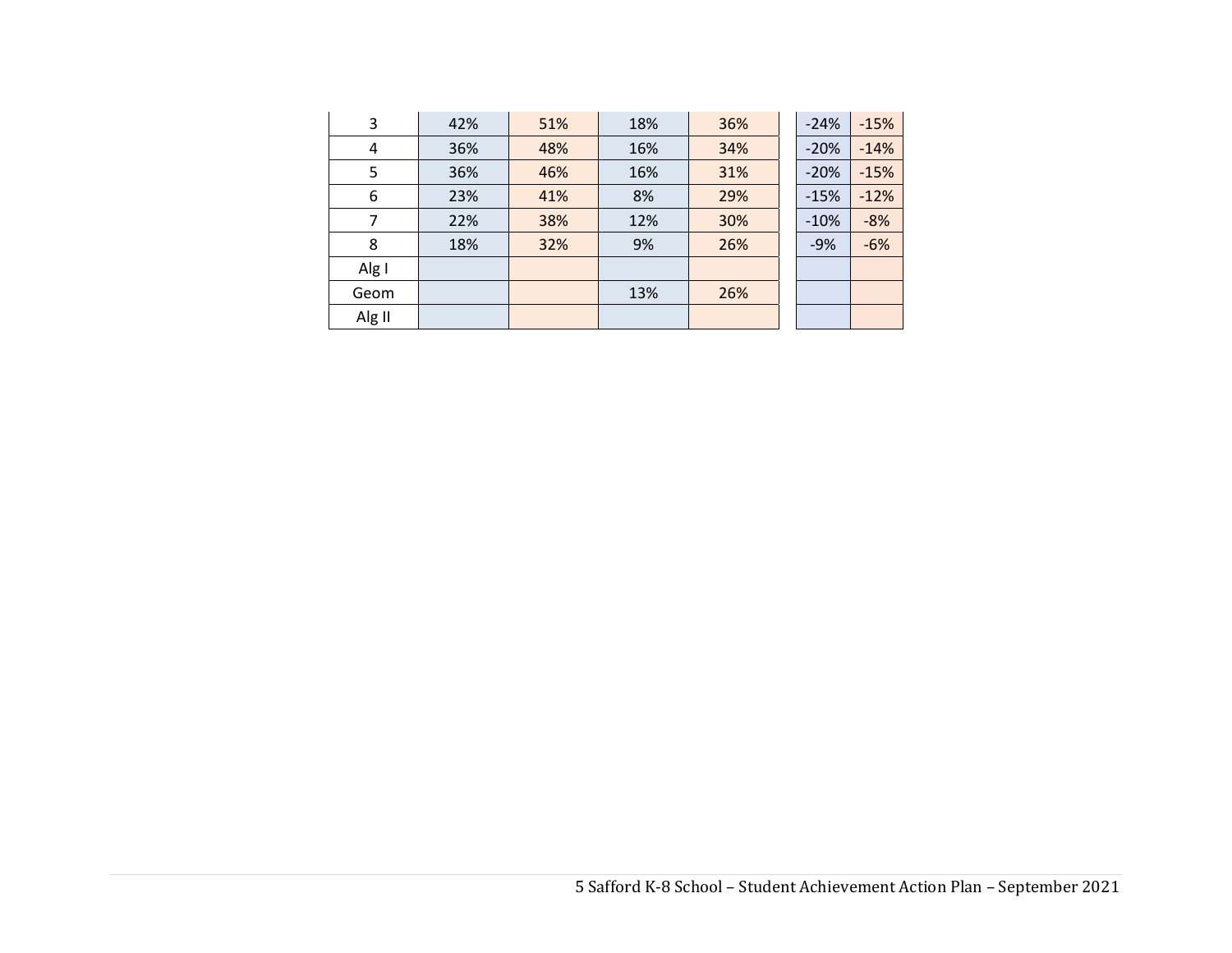# **3 Years of AzMERIT Percent Proficiency by Grade**

| 3 Years of AzMERIT Math Percent Proficiency by Grade               |                                                     |                                          |                                    |                                            |                                      |                                            |                          |                                      |                                    |                              |                                         |                      |                            |               |                                    |                     |                                      |                                     |
|--------------------------------------------------------------------|-----------------------------------------------------|------------------------------------------|------------------------------------|--------------------------------------------|--------------------------------------|--------------------------------------------|--------------------------|--------------------------------------|------------------------------------|------------------------------|-----------------------------------------|----------------------|----------------------------|---------------|------------------------------------|---------------------|--------------------------------------|-------------------------------------|
|                                                                    | $\mathsf{m}$<br>2017 Gr.                            | 4<br>2017 Gr.                            | L<br>2017 Gr.                      | $\circ$<br>$\mathsf{G}^\mathsf{r}$<br>2017 | $\overline{\phantom{a}}$<br>2017 Gr. | $\infty$<br>2017 Gr.                       | $\mathsf{c}$<br>2018 Gr. | $\overline{\mathcal{A}}$<br>2018 Gr. | $\mathsf{L}$<br>2018 Gr.           | $\mathbf \omega$<br>2018 Gr. | $\overline{\phantom{a}}$<br>2018 Gr.    | $\infty$<br>2018 Gr. | $\mathfrak{m}$<br>2019 Gr. | 4<br>2019 Gr. | $\mathsf{L}$<br>2019 Gr.           | $\circ$<br>2019 Gr. | $\overline{\phantom{a}}$<br>2019 Gr. | $\infty$<br>2019 Gr.                |
| State Avg                                                          | 47%                                                 | 47%                                      | 47%                                | 41%                                        | 34%                                  | 29%                                        | 53%                      | 47%                                  | 47%                                | 43%                          | 36%                                     | 31%                  | 51%                        | 48%           | 46%                                | 41%                 | 38%                                  | 32%                                 |
| District Avg                                                       | 39%                                                 | 36%                                      | 38%                                | 21%                                        | 20%                                  | 13%                                        | 43%                      | 36%                                  | 37%                                | 24%                          | 20%                                     | 21%                  | 42%                        | 36%           | 36%                                | 23%                 | 22%                                  | 18%                                 |
| Safford                                                            | 33%                                                 | 16%                                      | 34%                                | 3%                                         | 4%                                   | 1%                                         | 40%                      | 42%                                  | 33%                                | 6%                           | 2%                                      | 3%                   | 29%                        | 14%           | 29%                                | 2%                  | 2%                                   | 2%                                  |
|                                                                    | 3 Years of AzMERIT ELA Percent Proficiency by Grade |                                          |                                    |                                            |                                      |                                            |                          |                                      |                                    |                              |                                         |                      |                            |               |                                    |                     |                                      |                                     |
|                                                                    | $\sim$<br>2017 Gr.                                  | $\overline{4}$<br>$\mathsf{G}$ .<br>2017 | $\mathsf{L}\mathsf{D}$<br>2017 Gr. | $\mathbf{\sigma}$<br>Gr.<br>2017           | 2017 Gr. 7                           | $\infty$<br>$\tilde{\mathfrak{s}}$<br>2017 | $\mathsf{c}$<br>2018 Gr. | $\overline{\mathcal{A}}$<br>2018 Gr. | $\mathsf{L}\mathsf{D}$<br>2018 Gr. | $\circ$<br>2018 Gr.          | $\overline{\phantom{a}}$<br>Ġŕ.<br>2018 | 2018 Gr. 8           | $\mathfrak{m}$<br>2019 Gr. | 4<br>2019 Gr. | $\mathsf{L}\mathsf{D}$<br>2019 Gr. | 2019 Gr. 6          | $\overline{\phantom{a}}$<br>2019 Gr. | $\infty$<br>$\ddot{\sigma}$<br>2019 |
| State Avg                                                          | 43%                                                 | 48%                                      | 44%                                | 41%                                        | 44%                                  | 34%                                        | 44%                      | 47%                                  | 48%                                | 39%                          | 45%                                     | 39%                  | 46%                        | 51%           | 52%                                | 42%                 | 41%                                  | 38%                                 |
| District Avg                                                       | 34%                                                 | 37%                                      | 32%                                | 26%                                        | 30%                                  | 21%                                        | 35%                      | 38%                                  | 37%                                | 23%                          | 31%                                     | 24%                  | 38%                        | 40%           | 43%                                | 27%                 | 26%                                  | 24%                                 |
| Safford                                                            | 18%                                                 | 20%                                      | 23%                                | 13%                                        | 18%                                  | 10%                                        | 17%                      | 27%                                  | 19%                                | 9%                           | 15%                                     | 11%                  | 28%                        | 22%           | 25%                                | 10%                 | 8%                                   | 10%                                 |
| 2018-19 AzMERIT Percent Proficiency Broken<br>Out by USP Ethnicity |                                                     |                                          |                                    |                                            |                                      |                                            |                          |                                      |                                    |                              |                                         |                      |                            |               |                                    |                     |                                      |                                     |
| <b>USP Ethnicity</b>                                               | Math                                                | <b>ELA</b>                               |                                    |                                            |                                      |                                            |                          |                                      |                                    |                              |                                         |                      |                            |               |                                    |                     |                                      |                                     |
| White                                                              | 8%                                                  | 31%                                      |                                    |                                            |                                      |                                            |                          |                                      |                                    |                              |                                         |                      |                            |               |                                    |                     |                                      |                                     |
| African Am.                                                        | 10%                                                 | 13%                                      |                                    |                                            |                                      |                                            |                          |                                      |                                    |                              |                                         |                      |                            |               |                                    |                     |                                      |                                     |
| Hispanic                                                           | 7%                                                  | 13%                                      |                                    |                                            |                                      |                                            |                          |                                      |                                    |                              |                                         |                      |                            |               |                                    |                     |                                      |                                     |
| Native Am.                                                         | 5%                                                  | 11%                                      |                                    |                                            |                                      |                                            |                          |                                      |                                    |                              |                                         |                      |                            |               |                                    |                     |                                      |                                     |
| Asian-Pl                                                           | <b>NA</b>                                           | <b>NA</b>                                |                                    |                                            |                                      |                                            |                          |                                      |                                    |                              |                                         |                      |                            |               |                                    |                     |                                      |                                     |
| Multi-Racial                                                       | 5%                                                  | 16%                                      |                                    |                                            |                                      |                                            |                          |                                      |                                    |                              |                                         |                      |                            |               |                                    |                     |                                      |                                     |
| All                                                                | 7%                                                  | 13%                                      |                                    |                                            |                                      |                                            |                          |                                      |                                    |                              |                                         |                      |                            |               |                                    |                     |                                      |                                     |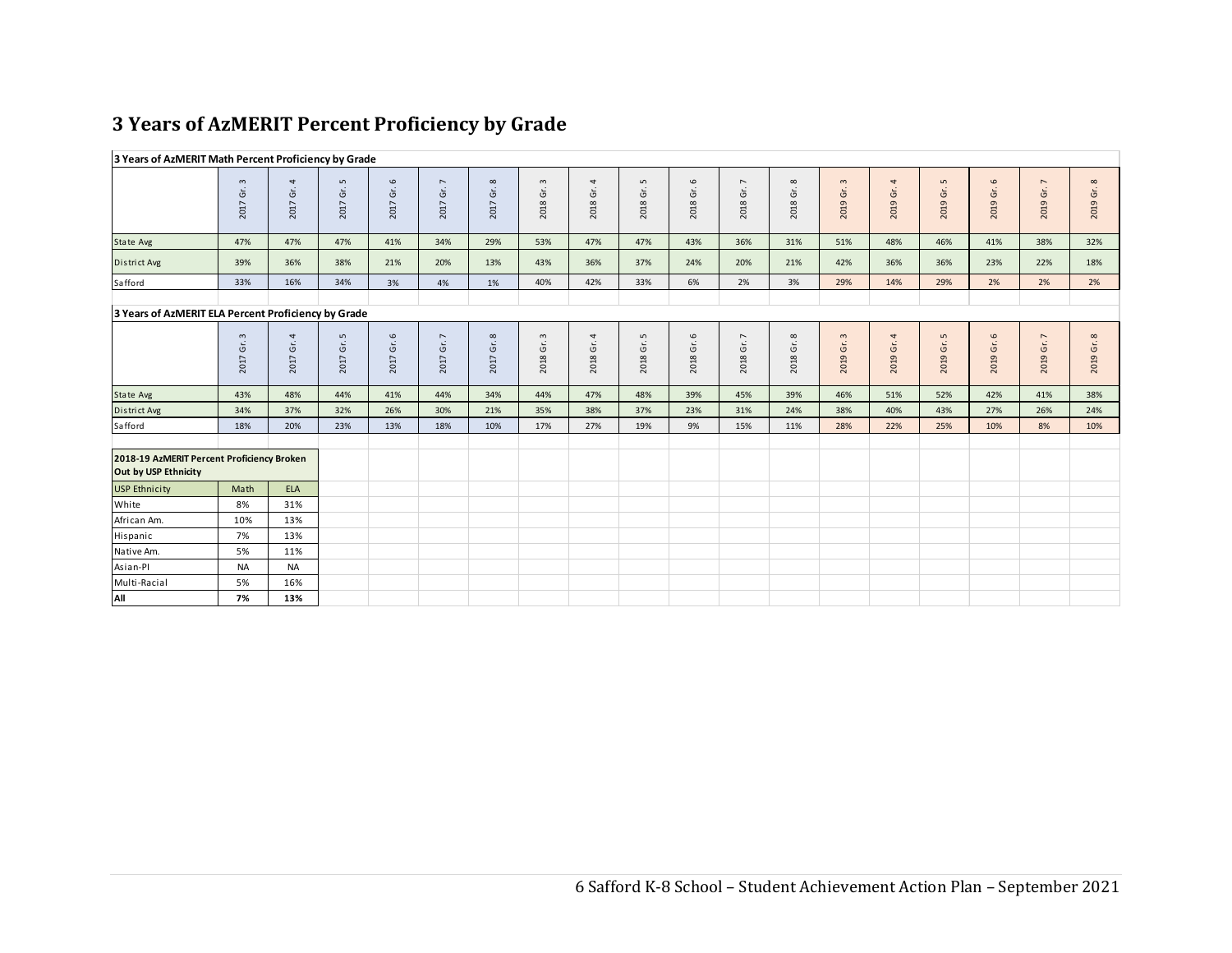### **A. GAPS IN STUDENT OUTCOMES**

Based on data analysis, Doolen has identified the following gaps in areas of student outcomes. For each, Doolen Middle School provides a description of the gaps, including the desired state, the current reality, and an explanation of the identified gaps.

#### **Achievement Gap is heavily influenced by SES**

The persistence of the achievement gap between White students compared to African American and Latino students has been an ongoing and perplexing issue in school improvement. Studies such as Reardon & Portilla (2016) and von Hippel et al., (2018) have demonstrated that academic achievement gaps are established at kindergarten entry, are heavily influenced by SES, and remain stable across schooling.

Since the 1970's, schools have shown little or no progress in closing the academic gap in test score performance. (Stiefel et al., 2006) The continuing focus on this issue undermines our faith in public education to provide all students with an equitable and quality education. Confounding this issue is the assumption that academic advancement is based primarily on individual ability or achievement. This assumption appears to confirm implicitly that the capability and motivation of students of color, especially African American students, is somehow lacking. To the extent that people assume that the achievement gap is evidence of the limited academic capabilities and outcomes among students of color feeds implicit (and explicit) racism that permeates American society and schooling today. (Hawley &Freitas 2020, unpublished paper.) Many studies over the last two decades have argued that poverty continues to be the primary catalyst for the achievement gap and confirm Sean Reardon's recent statement (2019) that the racial "achievement gap" in standardized-test scores shouldn't be considered a racial gap at all...Instead, it's more accurate to call it a "poverty gap."'

#### **2018‐19 AzMERIT ELA Data for Grades 3 ‐ 5**

#### **3rd‐5th Grade ELA**

#### **Current Reality:** 24.6% passing rate

**Desired State:** The goal is that all students would raise their score by 10% or more on the next AzMerit benchmark.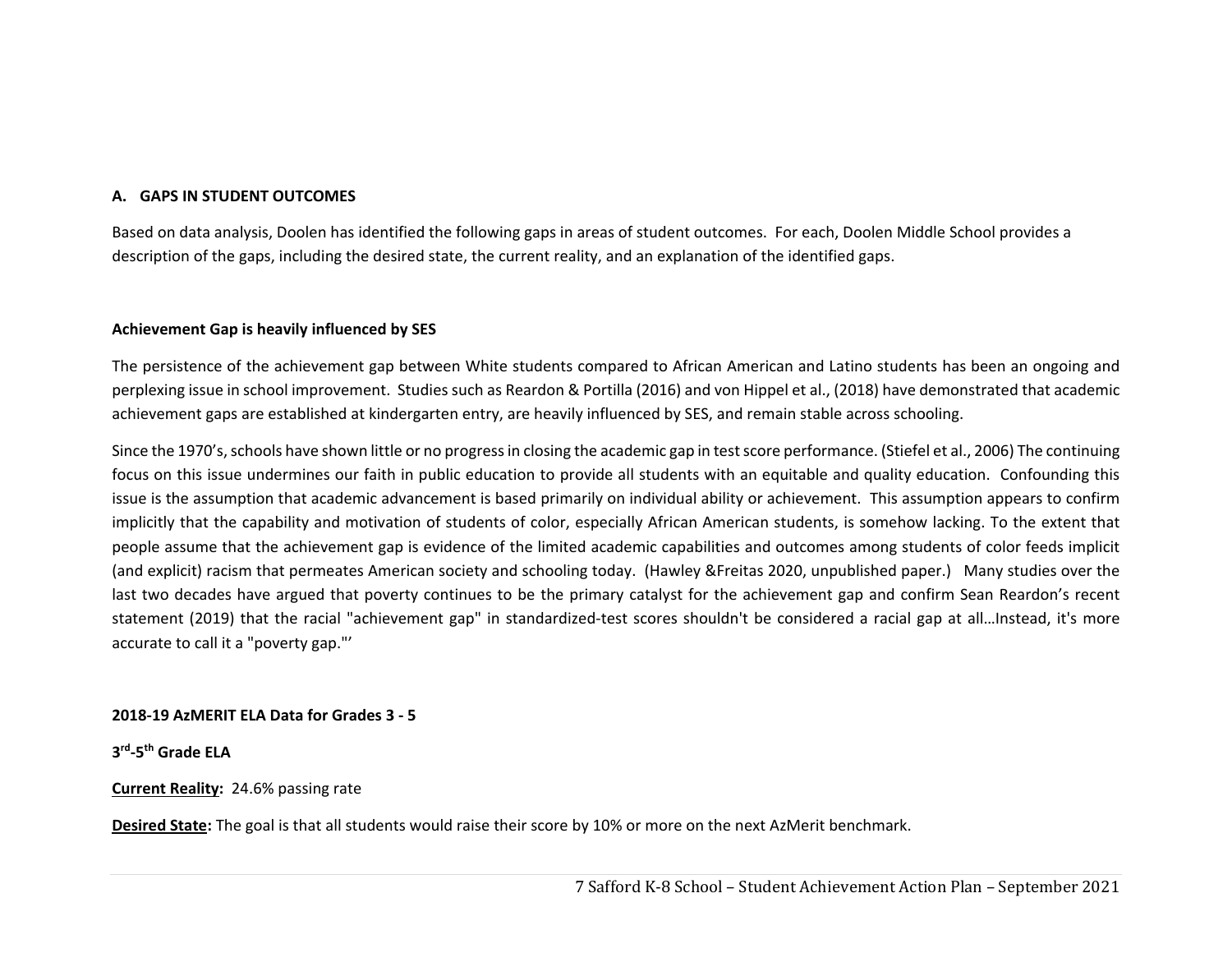Gap: All students of Multi-Racial, African American, and Native American ethnicities in grades 3<sup>rd</sup>-4<sup>th</sup> did not pass the assessment, however they only account for 4 students out of 73 total.

Safford wants to eliminate gaps between racial and ethnic groups within the next three years. Some caution is needed when reviewing this data because of the small N size of tested students. Safford's African American and White student population is very small. In 2020‐21, only 9 African American students and 1 White student were enrolled in grades 3 – 5 at Safford.

|                         |     |     | <b>AzMERIT Report (by USP Ethnicity)</b> |                                                                             |
|-------------------------|-----|-----|------------------------------------------|-----------------------------------------------------------------------------|
| <b>Ethnicity (USP)</b>  |     |     |                                          | # Students Tested   # Tests taken   # Achieving Mastery % Achieving Mastery |
| <b>African American</b> | 9   | 9   |                                          | 11.1%                                                                       |
| <b>Asian American</b>   |     |     |                                          | 100.0%                                                                      |
| <b>Hispanic</b>         | 100 | 100 | 25                                       | 25.0%                                                                       |
| <b>Multiracial</b>      | 4   | 4   |                                          | 25.0%                                                                       |
| <b>Native American</b>  | 11  | 11  | 2                                        | 18.2%                                                                       |
| <b>White/Anglo</b>      |     |     | 1                                        | 100.0%                                                                      |
| <b>Total</b>            | 126 | 126 | 31                                       | 24.6%                                                                       |

### **2018‐19 AzMERIT Math Data for Grades 3 ‐ 5**

#### **3rd‐5th Grade Math**

#### **Current Reality:** 24.4% passing rate

Desired State: Of all 3<sup>rd</sup>-5<sup>th</sup> grade students, 37% of them were partially proficient. Our goal is that at minimum, the student body in 3<sup>rd</sup>-5<sup>th</sup> grade that scored partially proficient increase their score to proficient or highly proficient.

Gap: Students in 4<sup>th</sup> grade had a 14.3% passing rate which is about half the rate of 3<sup>rd</sup> and 5<sup>th</sup>.

Safford wants to eliminate gaps between racial and ethnic groups within the next three years. Some caution is needed when reviewing this data because of the small N size of tested students. Safford's African American and White student population is very small. In 2018‐19, only 9 African American students and 1 White student were enrolled in grades 3 – 5 at Safford.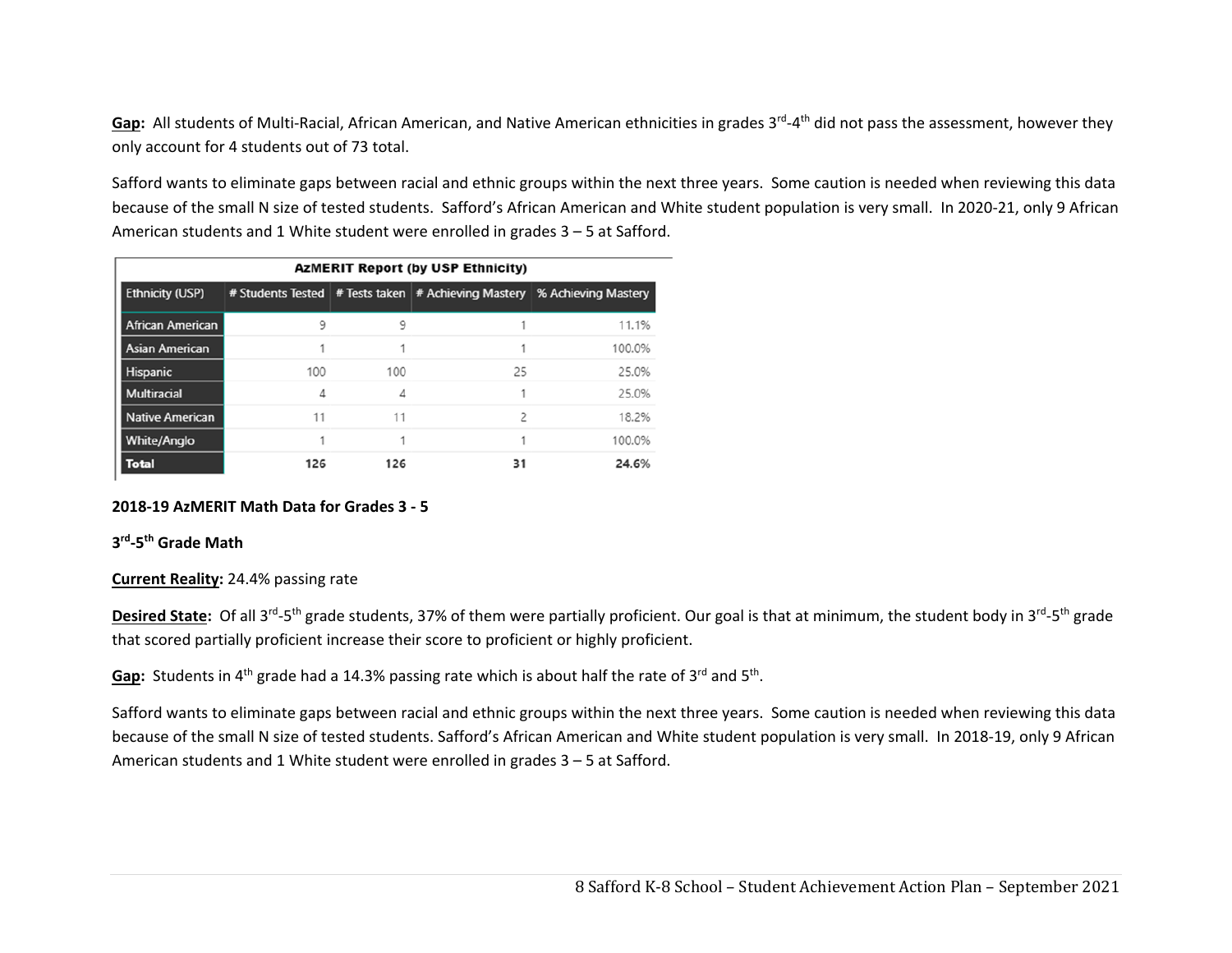| <b>AzMERIT Report (by USP Ethnicity)</b> |     |     |                                                                           |        |  |  |  |  |
|------------------------------------------|-----|-----|---------------------------------------------------------------------------|--------|--|--|--|--|
| <b>Ethnicity (USP)</b>                   |     |     | # Students Tested # Tests taken   # Achieving Mastery % Achieving Mastery |        |  |  |  |  |
| <b>African American</b>                  | 9   | 9   | $\mathcal{P}$                                                             | 22.2%  |  |  |  |  |
| <b>Asian American</b>                    |     |     |                                                                           | 100.0% |  |  |  |  |
| Hispanic                                 | 99  | 99  | 24                                                                        | 24.2%  |  |  |  |  |
| <b>Multiracial</b>                       | Δ   | Δ   |                                                                           | 25.0%  |  |  |  |  |
| <b>Native American</b>                   | 10  | 10  | $\overline{c}$                                                            | 20.0%  |  |  |  |  |
| <b>White/Anglo</b>                       |     |     | $\Omega$                                                                  | 0.0%   |  |  |  |  |
| <b>Total</b>                             | 124 | 124 | 30                                                                        | 24.2%  |  |  |  |  |

### **MIDDLE SCHOOL ELA**

*Data Source: 2018‐2019 AZMERIT* 

**Current Reality:** 9.1% passing rate

Desired State: The goal would be a minimum passing percentage of the larger subgroup (Hispanic students) to reflect our highest achieving subgroup (21.4%).

Gap: Overall there were no Asian or Multi-Racial students who had a passing score yet make up only 1.3% of all middle school students tested. African American and White students had a combined passing rate of 21.4% yet make up only 7.7% of all middle school students tested. Hispanic students make up 81% of the student body tested in middle school and had an 8.1% passing rate.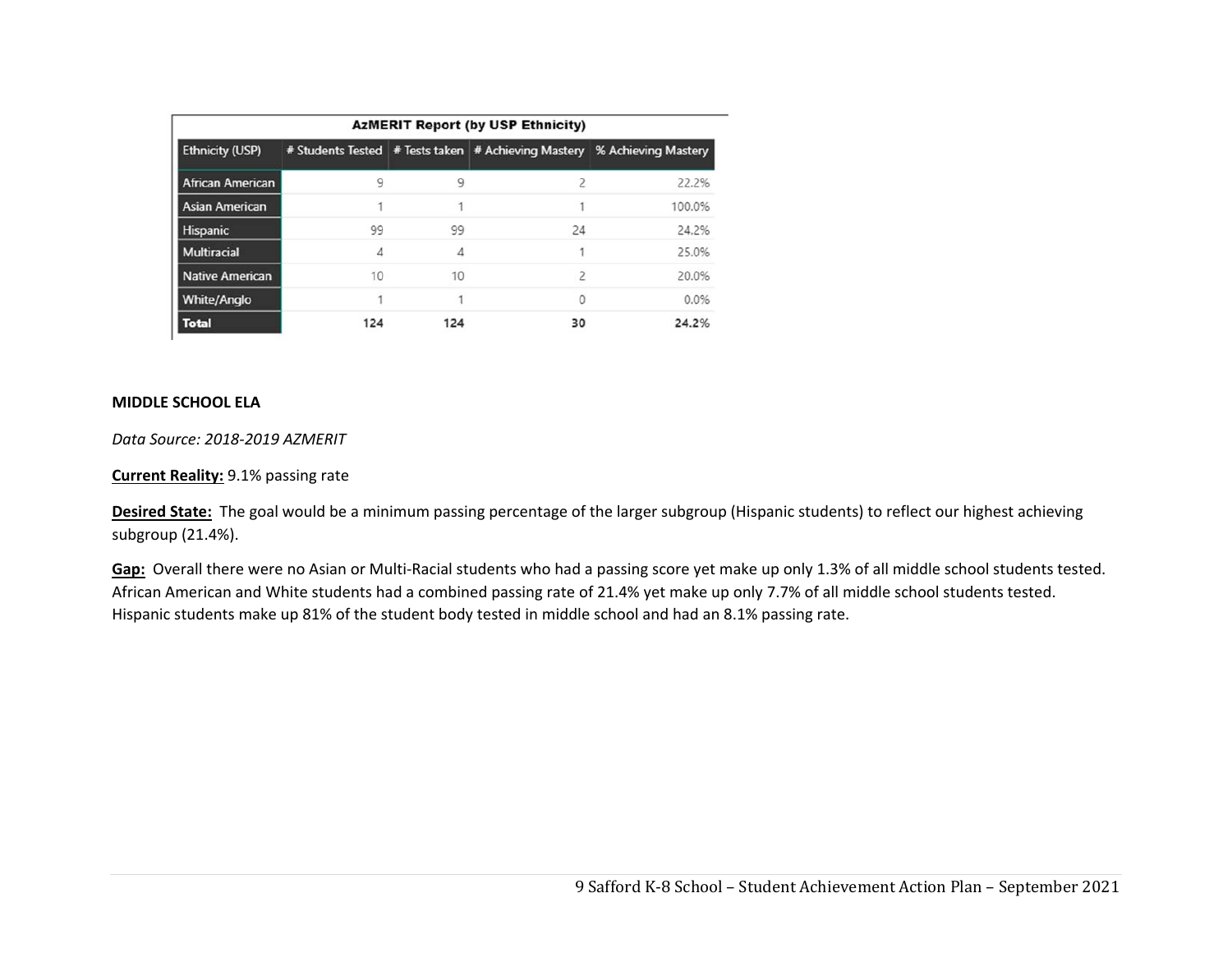#### **AzMERIT Report (by USP Ethnicity)**

| <b>Ethnicity (USP)</b> |     |     |    | # Students Tested   # Tests taken   # Achieving Mastery   % Achieving Mastery |
|------------------------|-----|-----|----|-------------------------------------------------------------------------------|
| African American       | 22  | 22  | ξ  | 13.6%                                                                         |
| Asian American         | 2   |     | 0  | 0.0%                                                                          |
| <b>Hispanic</b>        | 277 | 277 | 22 | 7.9%                                                                          |
| Multiracial            | 15  | 15  |    | 13.3%                                                                         |
| Native American        | 34  | 34  | 3  | 8.8%                                                                          |
| White/Anglo            | 12  | 12  | 3  | 25.0%                                                                         |
| <b>Total</b>           | 362 | 362 | 33 | 9.1%                                                                          |

#### **MIDDLE SCHOOL MATHEMATICS**

#### **Current Reality:** 1.6% passing rate

**Desired State:** The goal would be a minimum passing percentage of the larger subgroup (Hispanic students) to reflect our highest achieving subgroup (7.1%).

**Gap:** Overall there were no Asian, Multi‐Racial or Native American students who had a passing score yet make up only 10/7% of all middle school students tested. African American and White students had a combined passing percentage of 7.1% yet make up only 7.5% of all middle school students tested. Hispanic students make up 82% of the student body tested in middle school and had a 1.3% passing rate.

| <b>Ethnicity (USP)</b> |     |                          |   | # Students Tested   # Tests taken   # Achieving Mastery   % Achieving Mastery |  |  |  |  |  |
|------------------------|-----|--------------------------|---|-------------------------------------------------------------------------------|--|--|--|--|--|
| African American       | 22  | 22                       |   | 4.5%                                                                          |  |  |  |  |  |
| <b>Asian American</b>  | 2   | $\overline{\phantom{a}}$ | 0 | 0.0%                                                                          |  |  |  |  |  |
| <b>Hispanic</b>        | 288 | 288                      | 4 | 1.4%                                                                          |  |  |  |  |  |
| <b>Multiracial</b>     | 15  | 15                       | 0 | 0.0%                                                                          |  |  |  |  |  |
| <b>Native American</b> | 34  | 34                       | 0 | 0.0%                                                                          |  |  |  |  |  |
| White/Anglo            | 12  | 12                       |   | 8.3%                                                                          |  |  |  |  |  |
| <b>Total</b>           | 373 | 373                      | 6 | 1.6%                                                                          |  |  |  |  |  |

#### **AzMERIT Report (by USP Ethnicity)**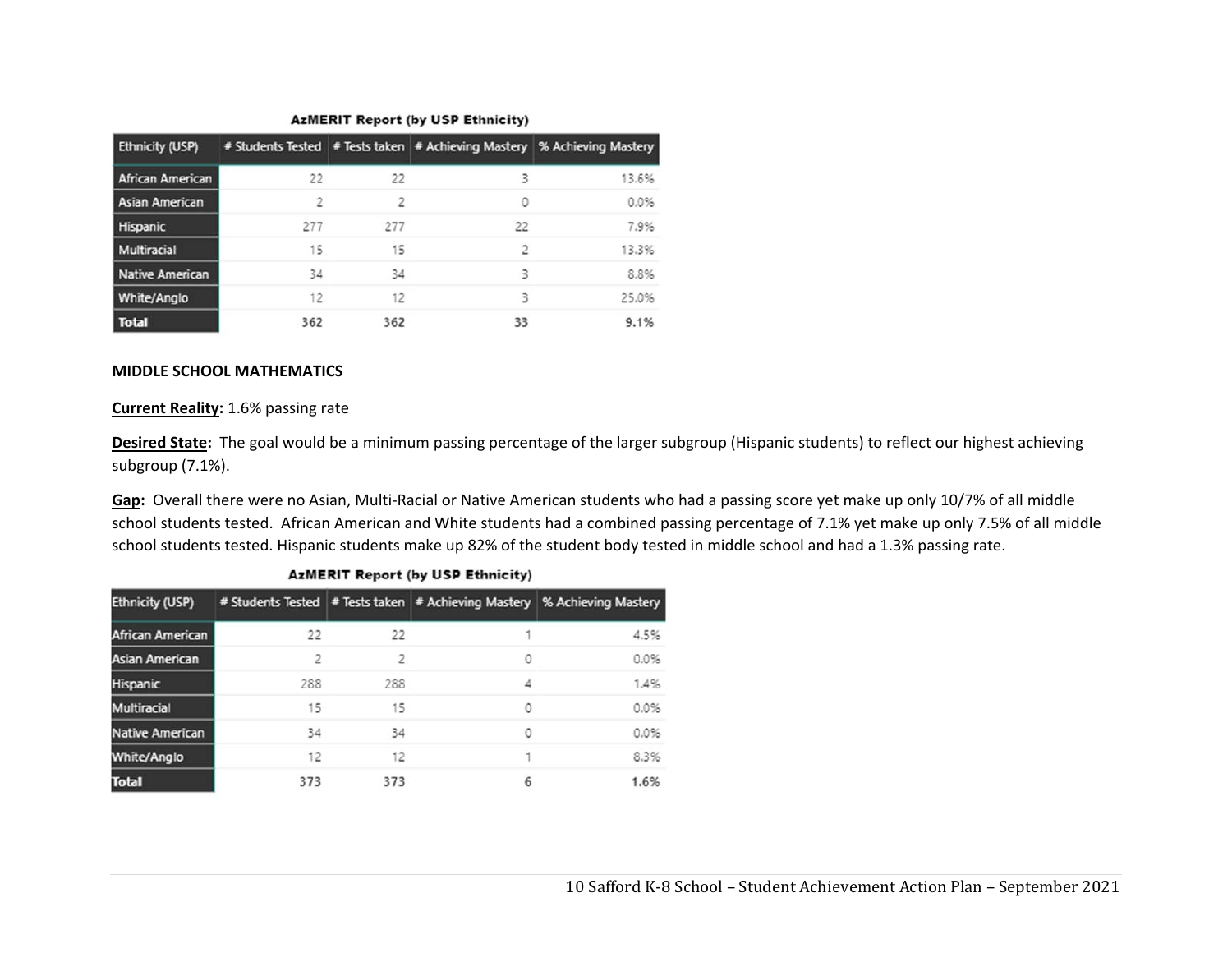### **B. SMART Improvement Goals**

Based on gaps identified in section A, above, Safford K‐8 developed SMART improvement goals designed to move Safford K‐8 students from the current reality to the desired state.

- 1. *Improvement Goal:* By May 2022, students in grades 3‐8 will increase the percentage of students proficient by 10 percentage points as measured by the AzM2 SY 2021‐22, ELA assessment.
- 2. *Improvement Goal:* By May 2022, students in grades 3‐8 will increase the percentage of students proficient by 10 percentage points as measured by the AzM2 SY 2021‐22, Math assessment.
- 3. *Achievement Gap Goal:* 
	- a. By 2024‐25, the achievement gap between White students and African American students will be reduced by 5% in Math and ELA as measured on the state assessment (AASA)
	- b. By 2024‐25, the achievement gap between White students and Hispanic students will be reduced by 8% for in Math and ELA as measured on the state assessment (AASA)

### **Evidence to Be Used to Assess Progress and Accomplishment**

Professional development on the use of West Ed's evidence‐based Math Pathways and Pitfalls lessons and strategies, and have time to use data, plan, observe, and reflect on lessons in order to enhance the instruction of all students.

Walkthrough observation of MPP lessons with feedback.

Teachers using MPP lessons in a weekly basis.

- 1. Primary Need: Middle School Mathematics teachers need to actively use researched based strategies for teaching
	- a. By the end of first semester all middle school math teachers will be using anchor charts, talk moves, and math journals with their students on a weekly basis, that is reflective of the appropriate math unit.
	- b. By the end of first quarter, 90% of all middle school math teachers will post and use a 2‐part objective, lesson plans, use open ended questioning techniques and demonstrate a quiet signal throughout the day.
	- c. By the end of first semester, 90% of all math classrooms will utilize student journals, participate in short‐cycle assessments, and use the data to monitor, adjust and intervene throughout the instructional cycle.
	- d. By the end of first semester, 90% of all math classrooms will utilize student journals, participate in short‐cycle assessments, and use the data to monitor, adjust and intervene throughout the instructional cycle.
	- e. By the end of the year, 90% of students will use their own data to chart and set academic goals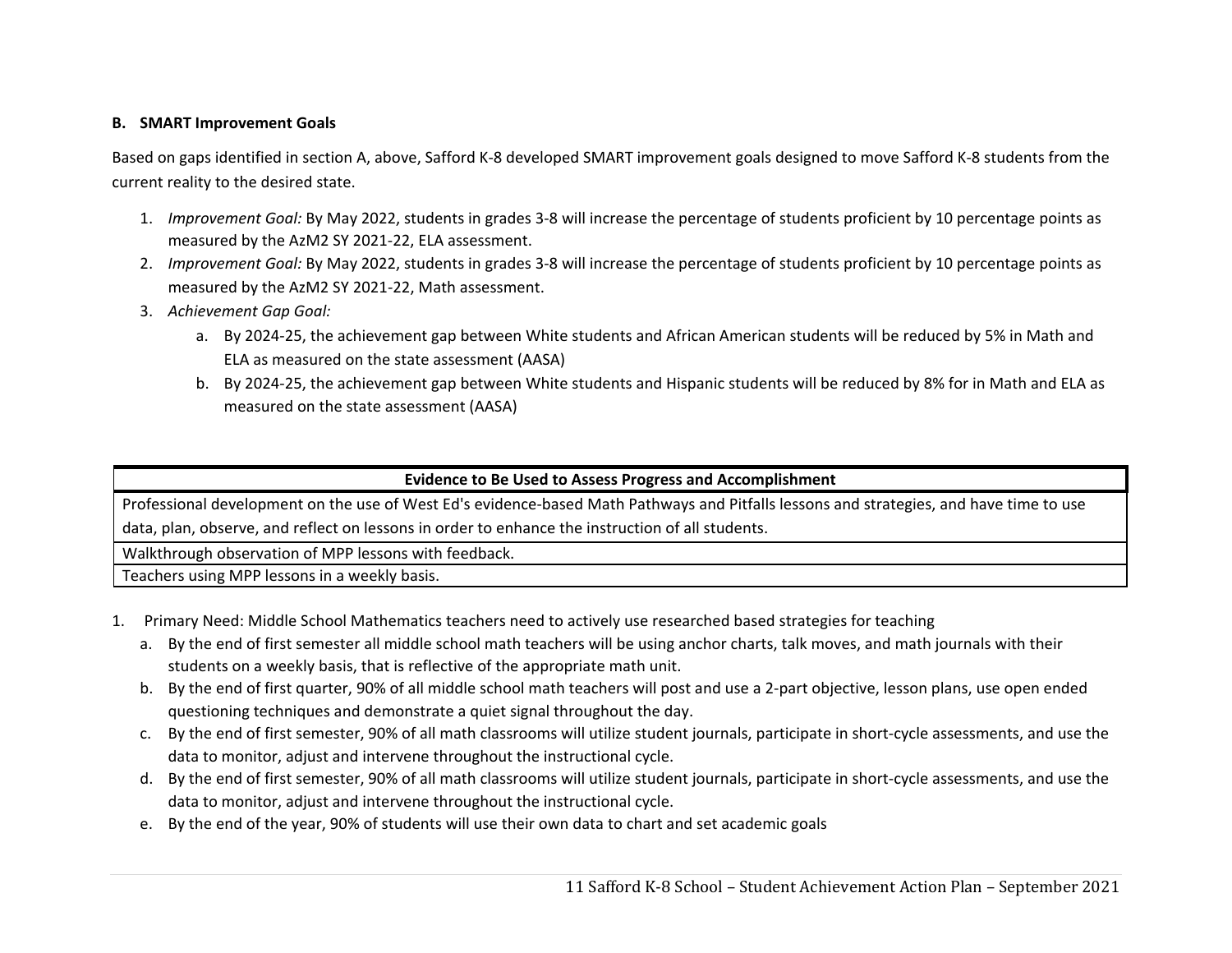| <b>Evidence to Be Used to Assess Progress and Accomplishment</b>                                                                           |  |  |  |  |  |  |  |
|--------------------------------------------------------------------------------------------------------------------------------------------|--|--|--|--|--|--|--|
| Classroom observations                                                                                                                     |  |  |  |  |  |  |  |
| Artifacts                                                                                                                                  |  |  |  |  |  |  |  |
| Student work                                                                                                                               |  |  |  |  |  |  |  |
| Lesson plans                                                                                                                               |  |  |  |  |  |  |  |
| Teacher work with consultants (AES)                                                                                                        |  |  |  |  |  |  |  |
| Walk-through data, TEAM file uploads (lesson plans)                                                                                        |  |  |  |  |  |  |  |
| Walk-through data, Student artifacts, Adherence to the short cycle schedule, PLC notes addressing the collected data, Intervention set-up, |  |  |  |  |  |  |  |
| Scaffolding of highly leveraged standards in order address gaps                                                                            |  |  |  |  |  |  |  |
| Walk-through data, Journals, Data binders                                                                                                  |  |  |  |  |  |  |  |

- 2. Primary Need: Elementary teachers need to actively use researched based strategies for teaching mathematics
	- a. By the end of first semester all elementary teachers will be using anchor charts, talk moves, and math journals with their students on a weekly basis, that is reflective of the appropriate math unit.
	- b. By the end of first quarter, 90% of all elementary school math teachers will post and use a 2‐part objective, lesson plans, use open ended questioning techniques and demonstrate a quiet signal throughout the day.
	- c. By the end of first semester, 90% of all math classrooms will utilize student journals, participate in short‐cycle assessments, and use the data to monitor, adjust and intervene throughout the instructional cycle.
	- d. By the end of the year, 90% of students will use their own data to chart and set academic goals

### **Evidence to Be Used to Assess Progress and Accomplishment**

- ∙ Classroom observations
- ∙ Artifacts
- ∙ Student work
- ∙ Lesson plans
- ∙ Teacher work with consultants (AES)

Walk‐through data, TEAM file uploads (lesson plans)

Walk-through data, Student artifacts, Adherence to the short cycle schedule, PLC notes addressing the collected data, Intervention set-up, Scaffolding of highly leveraged standards in order address gaps

Walk‐through data, Journals, Data binders

3. Primary Need: Elementary teachers need to actively use researched based strategies for teaching ELA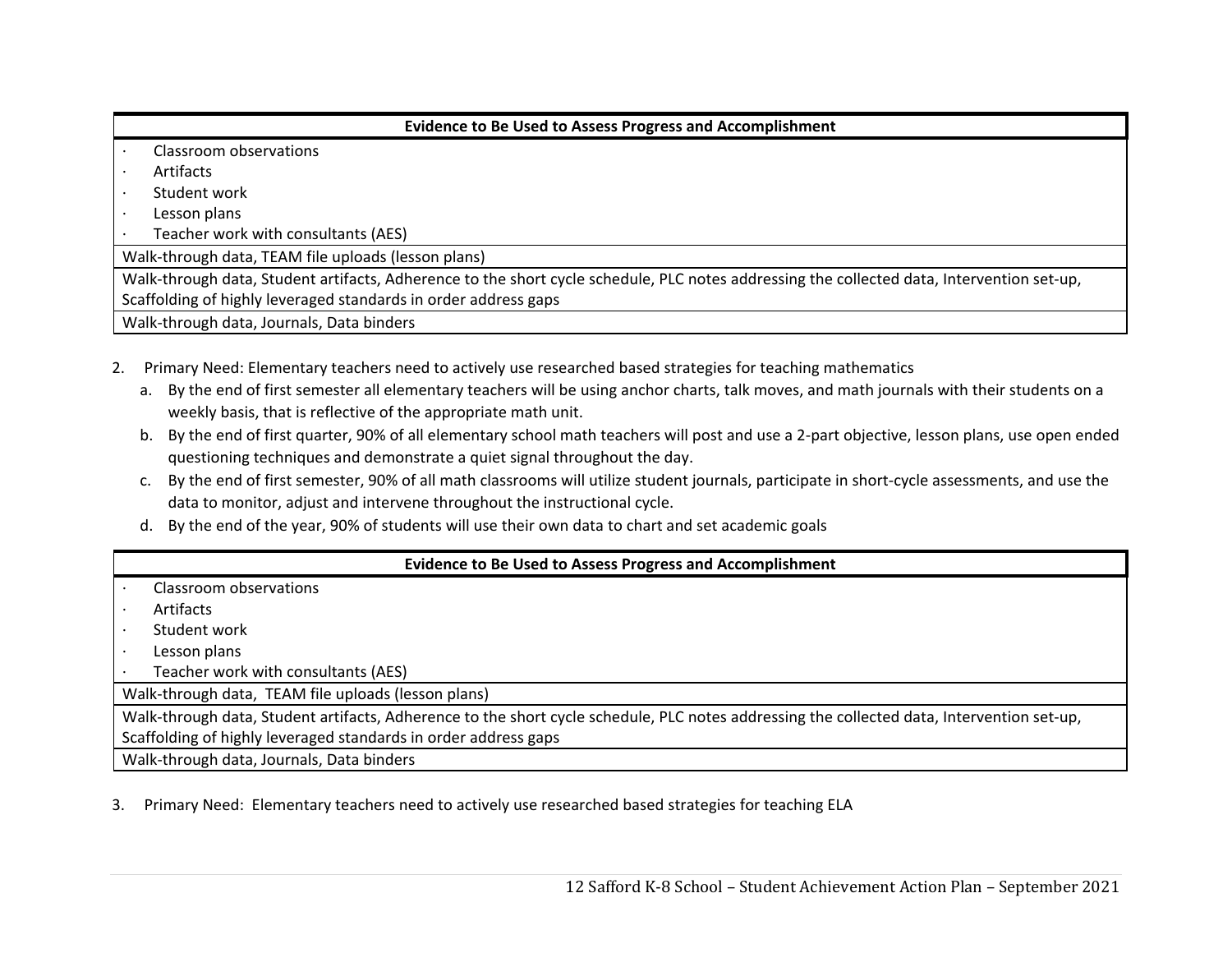- a. By the end of first quarter, 90% of all elementary school ELA teachers will post and use a 2‐part objective, lesson plans, use open ended questioning techniques and demonstrate a quiet signal throughout the day.
- b. By the end of first semester, 90% of all elementary ELA classrooms will utilize student journals, participate in short‐cycle assessments, and use the data to monitor, adjust and intervene throughout the instructional cycle.
- c. By the end of the year, 90% of students will use their own data to chart and set academic goals

### **Evidence to Be Used to Assess Progress and Accomplishment**

Walk‐through data

TEAM file uploads (lesson plans)

Walk-through data, Student artifacts, Adherence to the short cycle schedule, PLC notes addressing the collected data, Intervention set-up, Scaffolding of highly leveraged standards in order address gaps

Walk‐through data, Journals, Data binders

4. Primary Need: K-8 teachers need to engage in the PLC cycle to create more meaningful lessons, assessments, and reflect on their teaching practices and student learning.

a. By the end of first semester all K‐8 teachers will actively participate in a CTT, sharing and rotating roles, and paying attention each aspect of the cycle and the four PLC guiding questions on a weekly basis.

| <b>Evidence to Be Used to Assess Progress and Accomplishment</b> |  |  |  |  |  |  |  |
|------------------------------------------------------------------|--|--|--|--|--|--|--|
| Walk-throughs                                                    |  |  |  |  |  |  |  |
| Artifacts                                                        |  |  |  |  |  |  |  |
| Student work                                                     |  |  |  |  |  |  |  |
| Lesson plans                                                     |  |  |  |  |  |  |  |
| Teacher work with CSPs                                           |  |  |  |  |  |  |  |
| Assessments                                                      |  |  |  |  |  |  |  |
| Data                                                             |  |  |  |  |  |  |  |
| PLC agendas and notes                                            |  |  |  |  |  |  |  |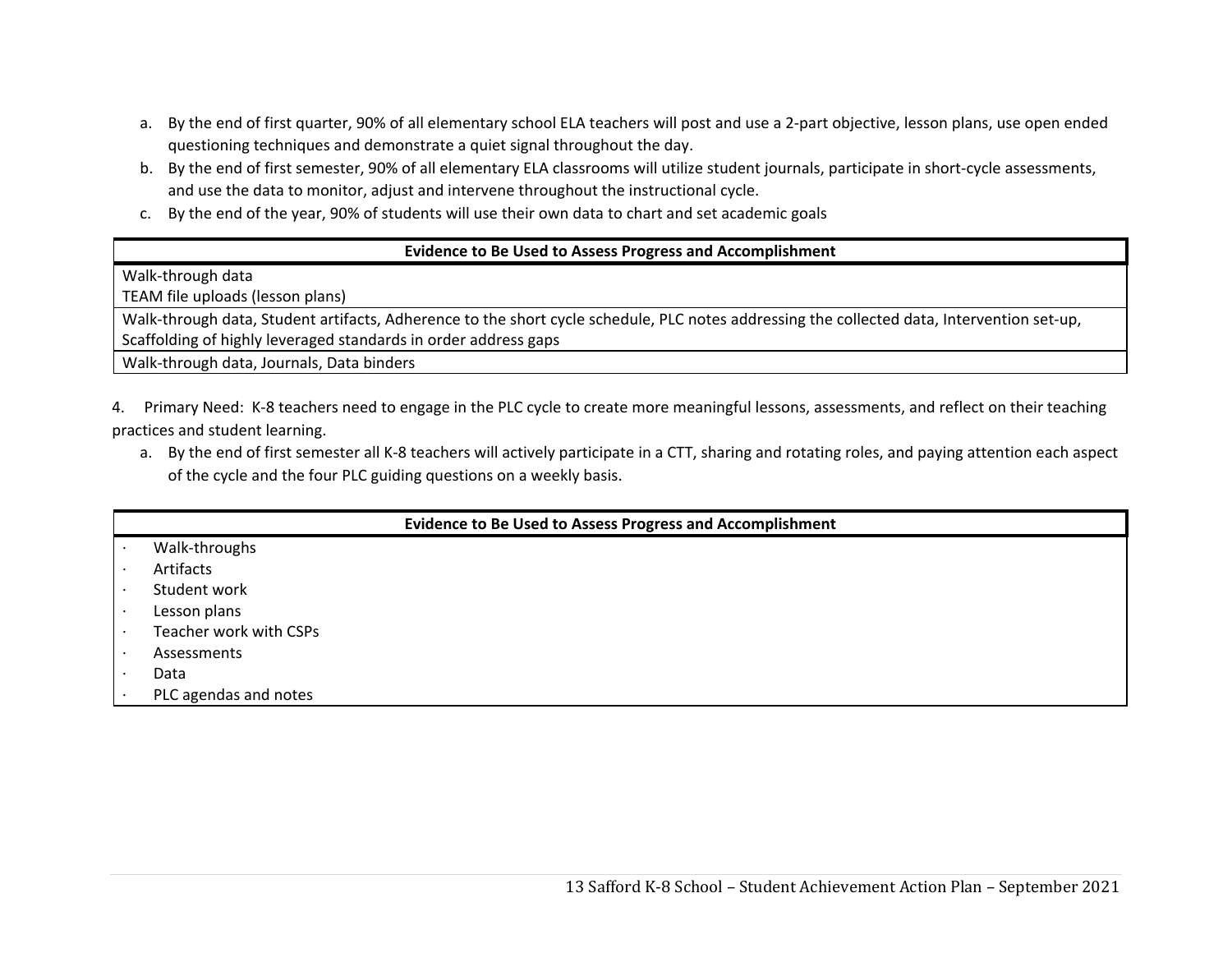### **C. MOST EFFECTIVE AND FEASIBLE EVIDENCE‐BASED STRATEGIES**

After analyzing gaps and goals, [School] reviewed multiple evidence‐based strategies and assessed each for potential for effectiveness and feasibility. Achievement of the goals from section B, above, will be supported by the most effective and feasible evidence‐based strategies, below.

### **1. Improvement Goals:**

By the end of first quarter, 90% of all K‐8 ELA/Math teachers will post and use a 2‐part objective, lesson plans, use open ended questioning techniques and demonstrate a quiet signal throughout the day.

- a. Professional development focused on student journals, AES strategies, trauma informed strategies, and GATE strategies
- b.PLC support
- c.Walk‐through feedback

### **Sources of Evidence of Potential Effectiveness**

Student work, data, and observations

Agendas, notes, peer dialogue

Classroom observation forms, informal observations, classroom artifacts, peer observations

### 2. **Improvement Goal:**

By the end of first semester all middle school math teachers will be using anchor charts, talk moves, and math journals with their students on a weekly basis, that is reflective of the appropriate math unit.

- a.Professional development focused on the use of anchor charts, journals, and talk moves
- b.Ongoing observation, modeling, and feedback on lesson planning and delivery

| <b>Sources of Evidence of Potential Effectiveness</b> |  |  |  |
|-------------------------------------------------------|--|--|--|
| Student work, data, and observations                  |  |  |  |
| Student work, data, lesson plans and observations     |  |  |  |
|                                                       |  |  |  |

**3. Improvement Goal:** Targeted support for subgroup students (ELLs, ExEd, Hispanic and African American) based on their CFA and intervention data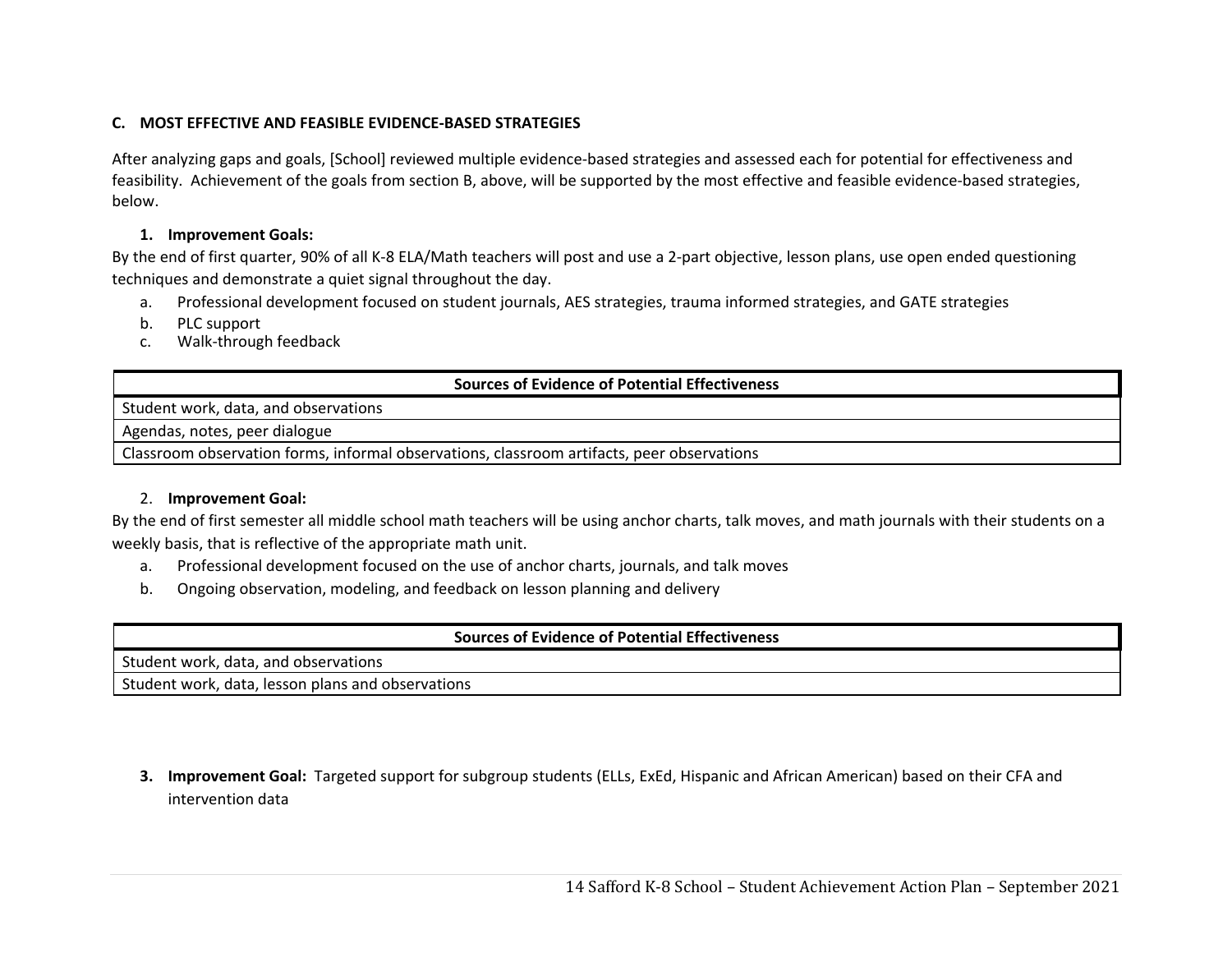By the end of first semester, 90% of all math & ELA classrooms will utilize student journals, participate in short‐ cycle assessments, and use the data to monitor, adjust and intervene throughout the instructional cycle.

**a:** Professional development focused journaling across content areas supported through communication and work during ongoing observation of PLC cycle.

| <b>Sources of Evidence of Potential Effectiveness</b>      |  |  |
|------------------------------------------------------------|--|--|
| I Agendas, notes, student journals, data, and observations |  |  |
| I Agenda, notes, student work cycle with journals          |  |  |

**4. Improvement Goal:** Targeted support for subgroup students (ELLs, ExEd, Hispanic and African American) based on their CFA and intervention data

By the end of the year, 90% of students will use their own data to chart and set academic goals

- a. Professional development focuses on data ‐ setting up, review, use of data
- b. Journal use for data analysis

### **Sources of Evidence of Potential Effectiveness**

Student work, data, and observations

Creating student data component of journal based on leveraged and foundational standards

**Improvement Goal:** Targeted support for subgroup students (ELLs, ExEd, Hispanic and African American) based on their CFA and intervention data

By the end of first semester all K-8 teachers will actively participate in a PLCs, sharing and rotating roles, and paying attention to each aspect of the cycle and the four PLC guiding questions on a weekly basis.

- a. Weekly lesson plans will be uploaded into TEAMS and posted in classrooms.
- b. PLC attendance, observation, guidance, and feedback

### **Sources of Evidence of Potential Effectiveness**

∙ Lesson plans posted & walk‐through data

∙ Intervention/ Enrichment evidence based on CFA/Short cycle assessment data

Sign-in sheets, agendas, CTT notes, student work and assessment data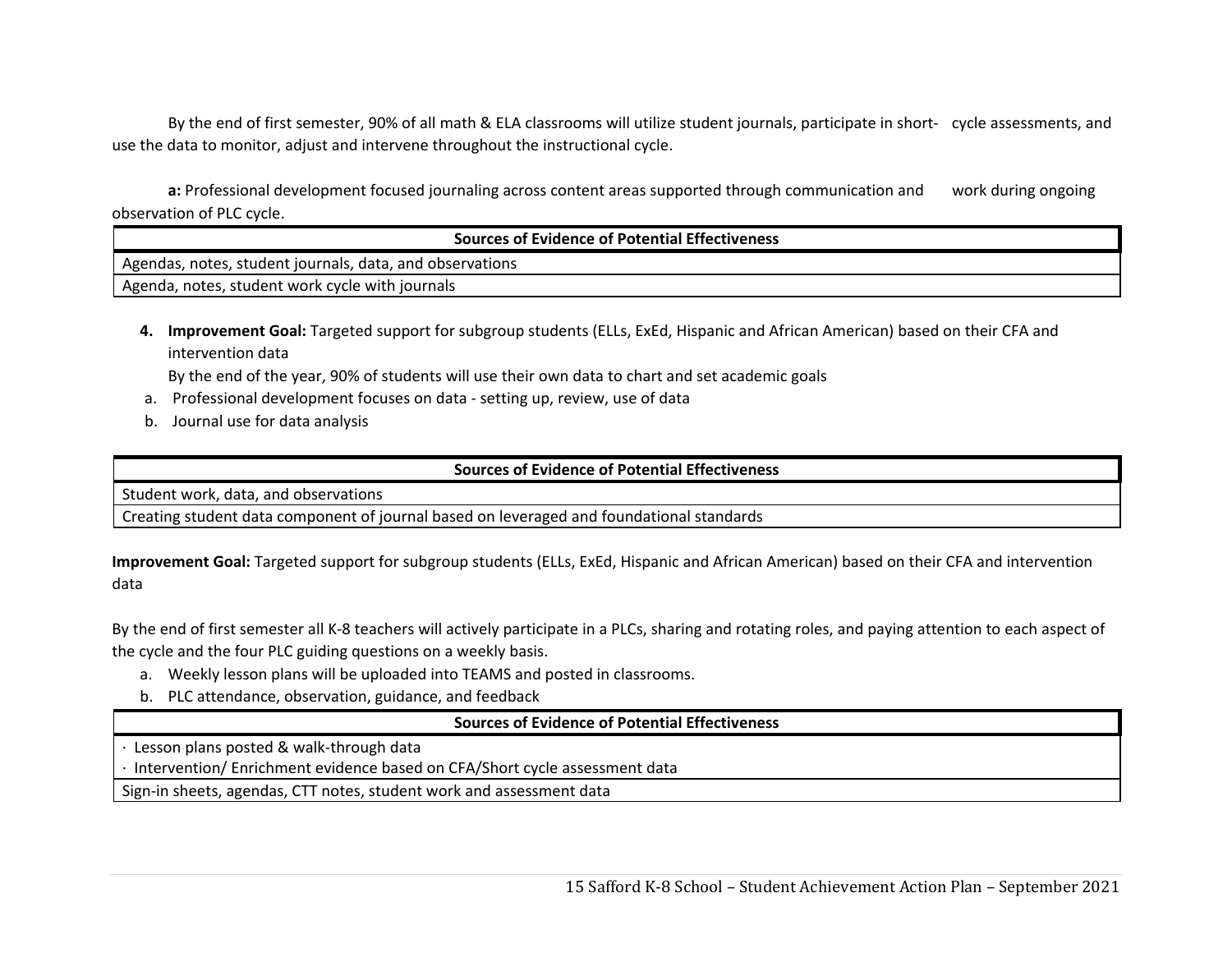**Subgroup Achievement Improvement Goal: All Subgroups will increase 5% in both ELA and Math Proficiency.** Targeted support for subgroup students (ELLs, ExEd, Hispanic and African American) based on their CFA and intervention data

| <b>Sources of Evidence of Potential Effectiveness</b>                              |  |  |
|------------------------------------------------------------------------------------|--|--|
| • $\cdot$ MPP Lesson plans & walk-through data                                     |  |  |
| Discussion Builders Posted in classrooms                                           |  |  |
| . Quarterly Subgroup Data Reports and Trends                                       |  |  |
| Intervention/Enrichment evidence based on short cycle assessment data              |  |  |
| MTSS focused on Targeted students that are struggling academically or behaviorally |  |  |
|                                                                                    |  |  |
| Lesson Plans                                                                       |  |  |

#### **D.ACTION STEPS TO IMPLEMENT & MONITOR STRATEGIES**

Below are detailed implementation and monitoring tasks for each evidence‐based strategy, including persons responsible, timelines, and needed resources.

| <b>Tasks to Implement Strategy</b>                                                                                                   | Person(s) to Carry Out<br><b>Tasks</b> | <b>Timeline/Target</b><br><b>Dates</b>   | <b>Resources Needed</b>                                           |
|--------------------------------------------------------------------------------------------------------------------------------------|----------------------------------------|------------------------------------------|-------------------------------------------------------------------|
| Provide professional development to MS teachers on<br>use of content area journals, short cycle assessment<br>data analysis.         | Principal, and both CSPs               | Two sessions by end<br>of first semester | Collaboration with AES and<br>Eureka math consultants<br>Journals |
| Provide professional development to elementary<br>teachers on use of content area journals, short cycle<br>assessment data analysis. | Principal, and both CSPs               | Two sessions by end<br>of first semester | Collaboration with AES and<br>Eureka math consultants<br>Journals |
| Ongoing observation of PLC cycle                                                                                                     | Principal, and both CSPs               | <b>Ongoing PLCs</b>                      | PLC attendance, TEAMS files                                       |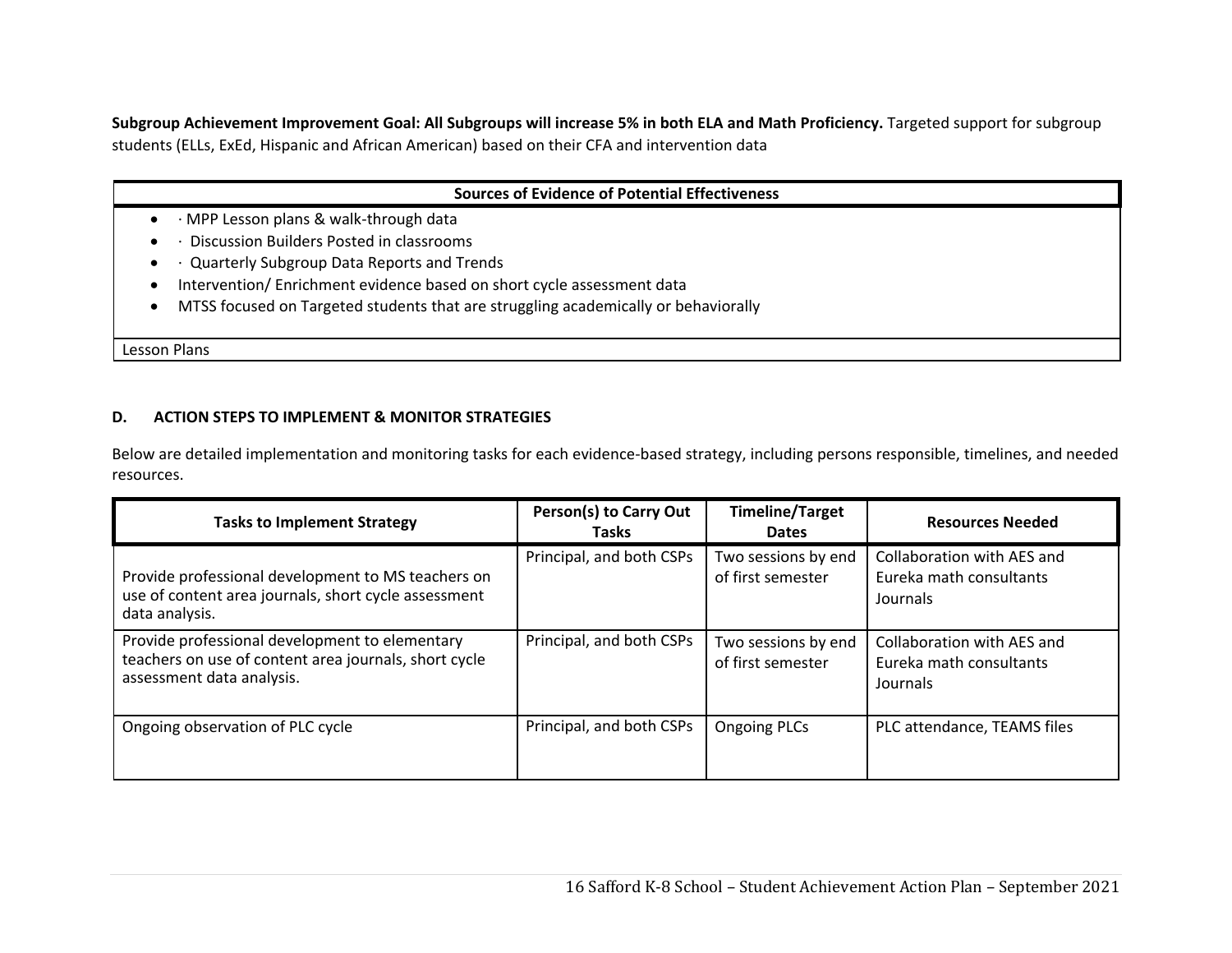| Task to Monitor, Assess, and Adjust                                                                                                       | Person(s) to Carry Out<br><b>Tasks</b> | <b>Timeline/Target</b><br><b>Dates</b> | <b>Resources Needed</b>                                                                     |
|-------------------------------------------------------------------------------------------------------------------------------------------|----------------------------------------|----------------------------------------|---------------------------------------------------------------------------------------------|
| Revision of teacher goals to see if goals were met of<br>need to be adjusted according to new data findings of<br>short cycle assessment. | Principal and both CSPs                | By first semester                      | Short cycle assessment data.                                                                |
| Month walkthrough and share trend data with<br>teachers                                                                                   | Principal, district<br>leadership      | Ongoing throughout<br>the year         | Danielson Walkthrough<br>Observation instrument.<br>Trend and walkthrough data.<br>10409467 |

 **Improvement Goal:** By the end of the year, 90% of students will use their own data to chart and set academic goals

| <b>Tasks to Implement Strategy</b>                                                                                                          | Person(s) to Carry Out<br><b>Tasks</b> | <b>Timeline/Target</b><br><b>Dates</b>   | <b>Resources Needed</b>                                           |
|---------------------------------------------------------------------------------------------------------------------------------------------|----------------------------------------|------------------------------------------|-------------------------------------------------------------------|
| Provide professional development to MS teachers on<br>individualized goal-setting based on short cycle<br>assessment data analysis          | Principal and both CSPs                | Two sessions by end<br>of first semester | Collaboration with AES and<br>Eureka math consultants<br>Journals |
| Provide professional development to elementary<br>teachers on individualized goal-setting based on short<br>cycle assessment data analysis. | Principal and both CSPs                | Two sessions by end<br>of first semester | Collaboration with AES and<br>Eureka math consultants<br>Journals |
| Task to Monitor, Assess, and Adjust                                                                                                         | Person(s) to Carry Out<br><b>Tasks</b> | <b>Timeline/Target</b><br><b>Dates</b>   | <b>Resources Needed</b>                                           |
| Revision of teacher goals to see if goals were met of<br>need to be adjusted according to new data findings of<br>short cycle assessment.   | Principal and both CSPs                | By first semester                        | Short cycle assessment data.                                      |

Strategy: Individualized goal‐setting of students (data journals)

**3 Subgroup Achievement Improvement Goal for African American, Hispanic, ELL, and ExEd students Improvement Goal:**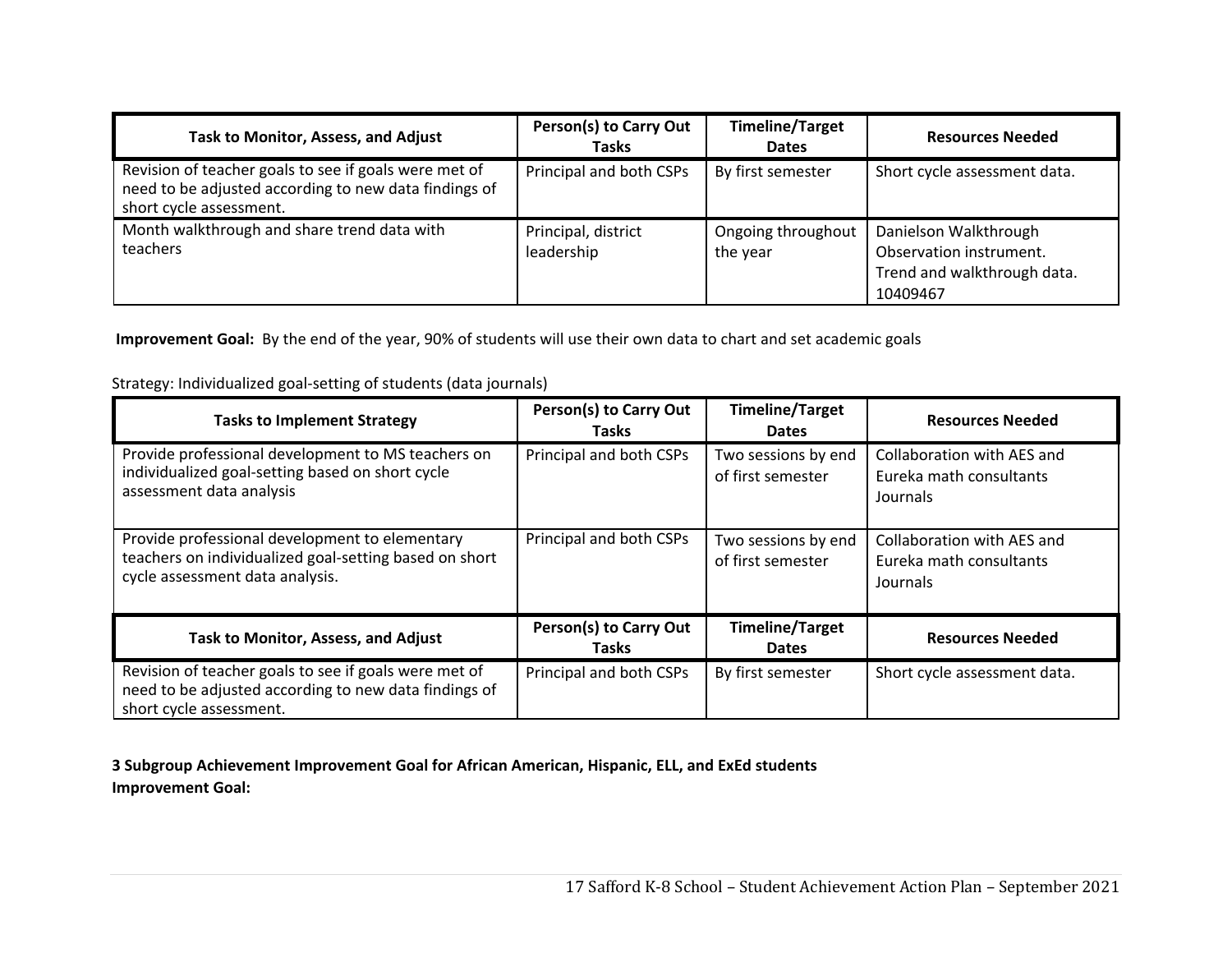By the end of first semester, 90% of all math & ELA classrooms will utilize student journals, participate in short-cycle assessments, and use the data to monitor, adjust and intervene throughout the instructional cycle.

**Strategy 3a:** Professional development focused journaling across content areas supported through communication and work during ongoing observation of PLC cycle.

**Strategies to monitor 3a:** Targeted support for subgroup students (ELLs, ExEd, Hispanic and African American) based on their CFA and intervention data

Strong Tier I Instruction, Tier II and Tier III Interventions

MTSS Process and Discussions

Teacher PD and the daily use of Equitable Practices

Interventions – Math Interventionist for Tier 2 and Tier 3

Interventions for ELA – Tier 2 and Tier 3

Math Pathways and Pitfalls

Family Liaison targets subgroup families to ensure equal access

### **4. Improvement Goal – Support Systems**

| <b>Tasks to Implement Strategy</b>                                                                                                                                                                                                                                                                                                                                                                                                           | Person(s) to Carry Out<br><b>Tasks</b> | <b>Timeline/Target</b><br><b>Dates</b> | <b>Resources Needed</b>                                                                                        |
|----------------------------------------------------------------------------------------------------------------------------------------------------------------------------------------------------------------------------------------------------------------------------------------------------------------------------------------------------------------------------------------------------------------------------------------------|----------------------------------------|----------------------------------------|----------------------------------------------------------------------------------------------------------------|
| Teachers, Curriculum Service Providers and other<br>support staff will participate in professional<br>development on the use of West Ed's evidence-based<br>Math Pathways and Pitfalls lessons and strategies, and<br>have time to use data, plan, observe, and reflect on<br>lessons in order to enhance the instruction of all<br>students. WestEd coaching and conferences will<br>provide support for teacher leaders, interventionists, | Principal and both CSPs                | 7/2021 to 6/2022                       | Math Pathways and Pitfalls<br>Framework Grade Level Books,<br>Ten Frames, Discussion Builder<br>poster boards. |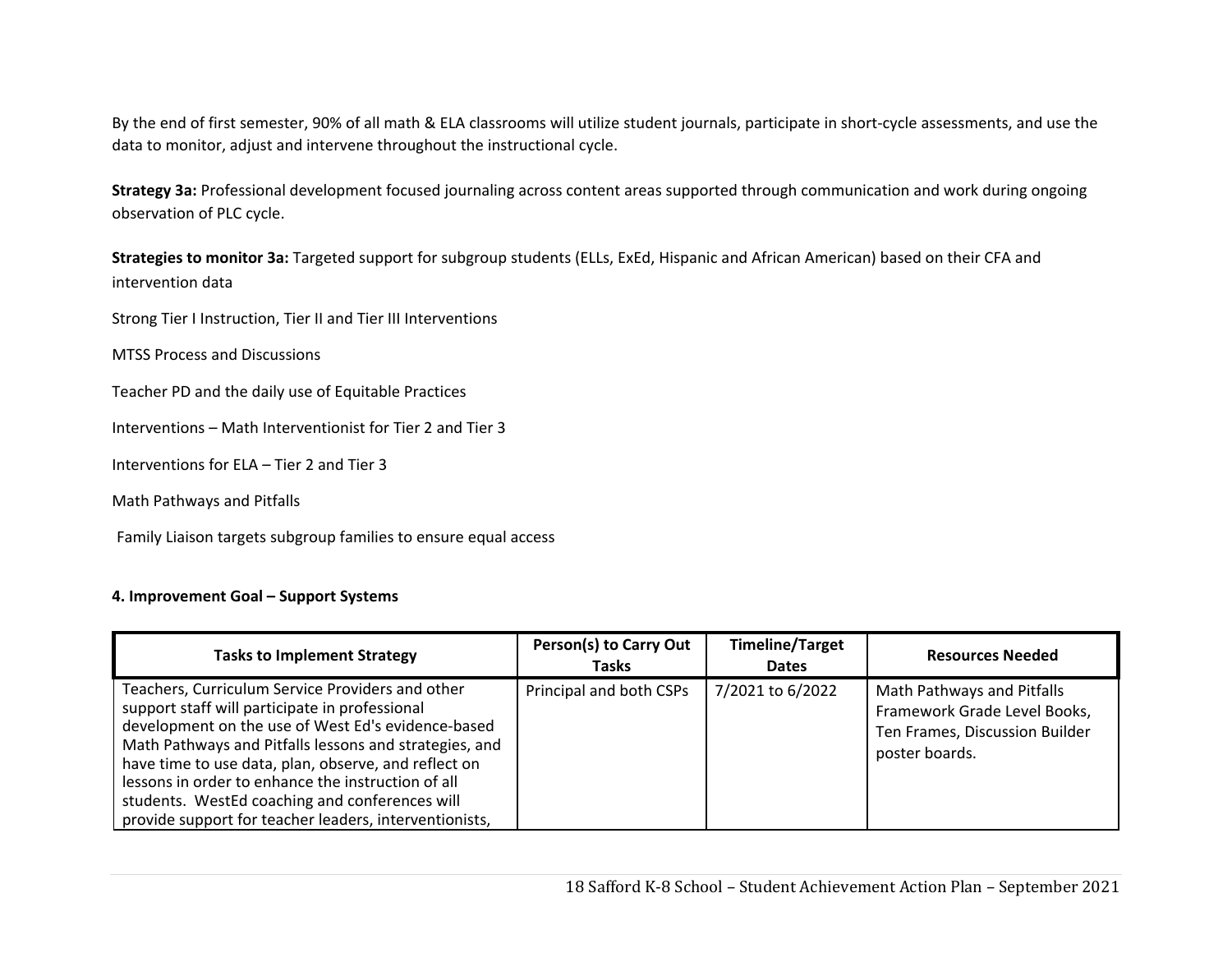| and CSPs, along with book studies and site or regional<br>facilitators.                                                                                                                                                                                                                                                                        |                                                                                       |                                        |                                                                                                                        |
|------------------------------------------------------------------------------------------------------------------------------------------------------------------------------------------------------------------------------------------------------------------------------------------------------------------------------------------------|---------------------------------------------------------------------------------------|----------------------------------------|------------------------------------------------------------------------------------------------------------------------|
| Task to Monitor, Assess, and Adjust                                                                                                                                                                                                                                                                                                            | Person(s) to Carry Out<br><b>Tasks</b>                                                | <b>Timeline/Target</b><br><b>Dates</b> | <b>Resources Needed</b>                                                                                                |
| West Ed's Discussion Builder posters, Math Pathways,<br>and Pitfalls books, NCTM professional development<br>books and guides, and math manipulative kits will be<br>provided so that teachers can plan for differentiated<br>instruction, and targeted math interventions to<br>support struggling students, including those in<br>subgroups. | Principal and both CSPs                                                               | 7/2021 to 6/2022                       | Math Pathways and Pitfalls<br>Framework Grade Level Books,<br>Math manipulatives, Discussion<br>Builder poster boards. |
| WestEd's Discussion Builder Posters are provided to all<br>classrooms along with PD on the use of discussion<br>strategies to support all students in higher order<br>thinking, problem solving, language skills, meta-<br>cognition, questioning, and to increase student<br>engagement.                                                      | Principal and both CSPs                                                               | 7/2021 to 6/2022                       | Discussion Builder poster boards                                                                                       |
| Monthly walkthrough observations of MPP lessons and<br>ongoing coaching and feedback from leadership teams,<br>as well as semiannual data reflections on subgroup<br>achievement.                                                                                                                                                              | Principal, both CSPs,<br>District program<br>coordinator, and<br>regional facilitator | 7/2021 to 6/2022                       | MMP walkthrough instrument,<br>walkthrough data, feedback, and<br>next steps.                                          |
| After Tutoring for targets students that are struggling<br>in either ELA or Math                                                                                                                                                                                                                                                               | Teacher, RTI<br>Interventionist                                                       | 8/2021 to 5/2022                       | IXL, MPP                                                                                                               |
| MTSS process for targeted students providing<br>intervention during school day as well as afterschool                                                                                                                                                                                                                                          | MTSS Facilitator, RTI,<br>and<br><b>Teachers</b>                                      | 8/2021 to 5/2022                       |                                                                                                                        |
| RTI Support focused at 6 <sup>th</sup> -8 <sup>th</sup>                                                                                                                                                                                                                                                                                        | <b>RTI Teacher</b>                                                                    | 8/2021 to 5/2022                       |                                                                                                                        |

| <b>Tasks to Implement Strategy</b>                                                                                                                                          | <b>Person(s) to Carry Out</b><br>Tasks            | <b>Timeline/Target</b><br><b>Dates</b> | <b>Resources Needed</b> |
|-----------------------------------------------------------------------------------------------------------------------------------------------------------------------------|---------------------------------------------------|----------------------------------------|-------------------------|
| Planned interventions are far superior to remediation<br>approaches. Safford plans to address students at risk<br>by focusing on learning tasks, effective instruction, and | Principal, CSP's,<br><b>Behavior Intervention</b> | 7/2021 to 6/2022                       |                         |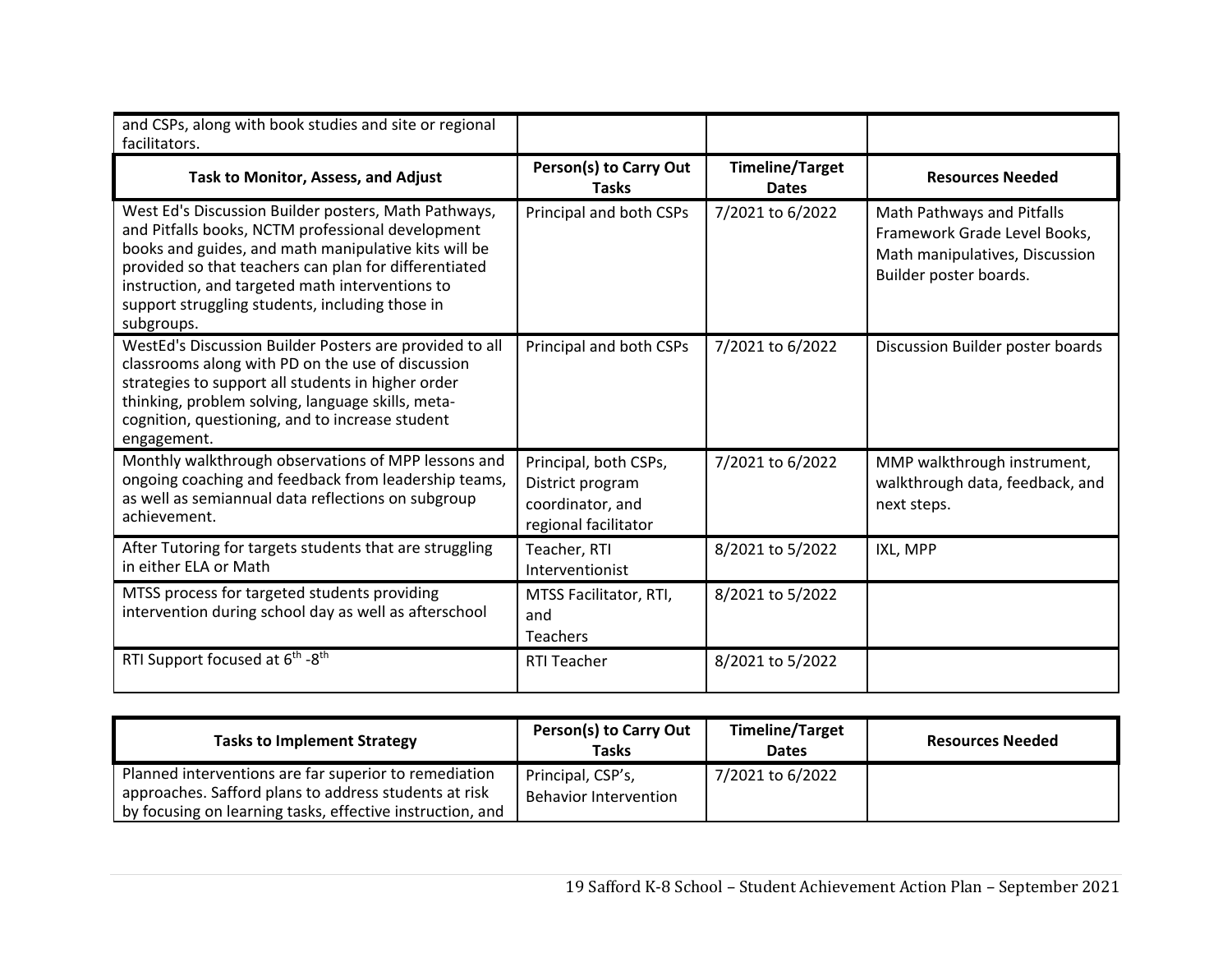| monitor, Dean and RTI<br>teacher.                                       |                        |                              |
|-------------------------------------------------------------------------|------------------------|------------------------------|
| Principal and both CSPs                                                 | 7/2021 to 6/2022       |                              |
| Schoolwide, Dean,<br>Counselor, Behavior<br><b>Intervention Monitor</b> | 7/2021 to 6/2022       | <b>PBIS System</b>           |
|                                                                         |                        |                              |
| <b>Tasks</b>                                                            | <b>Dates</b>           | <b>Resources Needed</b>      |
| Principal and both CSPs                                                 | 7/2021 to 6/2022       |                              |
| Principal and both CSPs                                                 | 7/2021 to 6/2022       | Sign in sheets and Timeclock |
| Principal and both CSPs                                                 | 7/2021 to 6/2022       | Sign in sheets and Timeclock |
| Schoolwide, Dean,<br>Counselor, Behavior<br><b>Intervention Monitor</b> | 7/2021 to 6/2022       | <b>PBIS System</b>           |
|                                                                         | Person(s) to Carry Out | <b>Timeline/Target</b>       |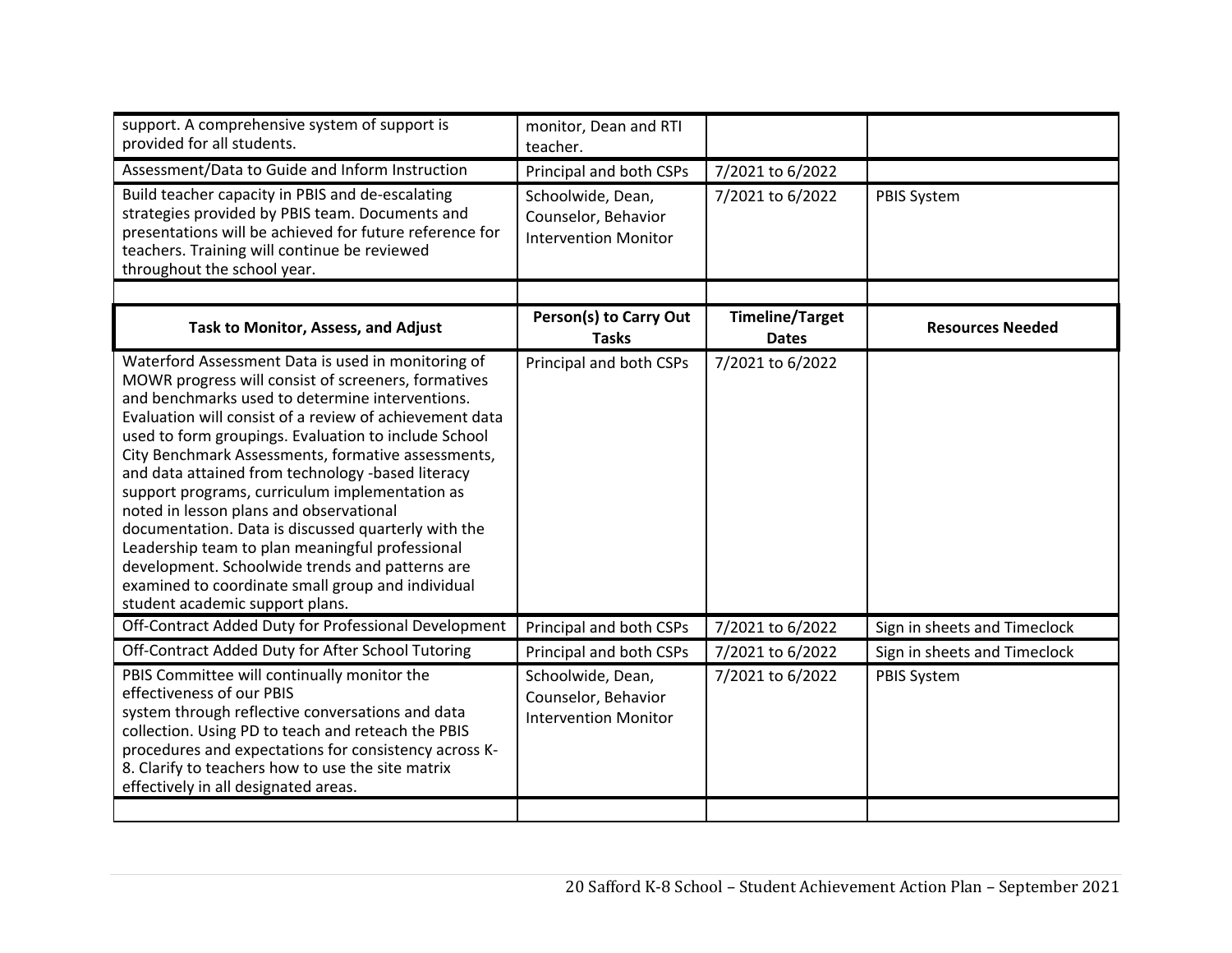| Curriculum Service Provider (CSP)<br>The CSP is essential in supporting student achievement<br>by assisting in overseeing the district's adopted<br>curriculum and classroom instruction. In addition,<br>linking teachers and other instructional staff with the<br>resources and support they need including<br>interventions to help.                                                                                                      | <b>CSPs</b> | 7/2021 to 6/2022 | Position |
|-----------------------------------------------------------------------------------------------------------------------------------------------------------------------------------------------------------------------------------------------------------------------------------------------------------------------------------------------------------------------------------------------------------------------------------------------|-------------|------------------|----------|
| <b>RTI Teacher</b><br>Additional teacher to provide fidelity of<br>implementation of Tier I, Tier II and Tier III systems at<br>the school. Improved analysis of student data to inform<br>instruction, Small group and individual instructional<br>support to student                                                                                                                                                                        | RTI Teacher | 7/2021 to 6/2022 | Position |
| Dean of Students<br>Supports student achievement through academic and<br>behavior intervention practices aligned with PBIS and<br>MTSS including participating in MTSS meetings;<br>gathering of information regarding student academics<br>and behavior and documenting it to support Tier II and<br>Tier III interventions.                                                                                                                 | Dean        | 7/2021 to 6/2022 | Position |
| <b>Behavior Intervention Monitor</b><br>essential in supporting student achievement<br>through academic and behavior intervention practices<br>aligned with PBIS and MTSS including, but not limited<br>to, facilitating and assisting students to complete<br>computer based intervention modules; gathering<br>information regarding student academics and behavior<br>and documenting it to support Tier II and Tier III<br>interventions. | <b>BIM</b>  | 7/2021 to 6/2022 | Position |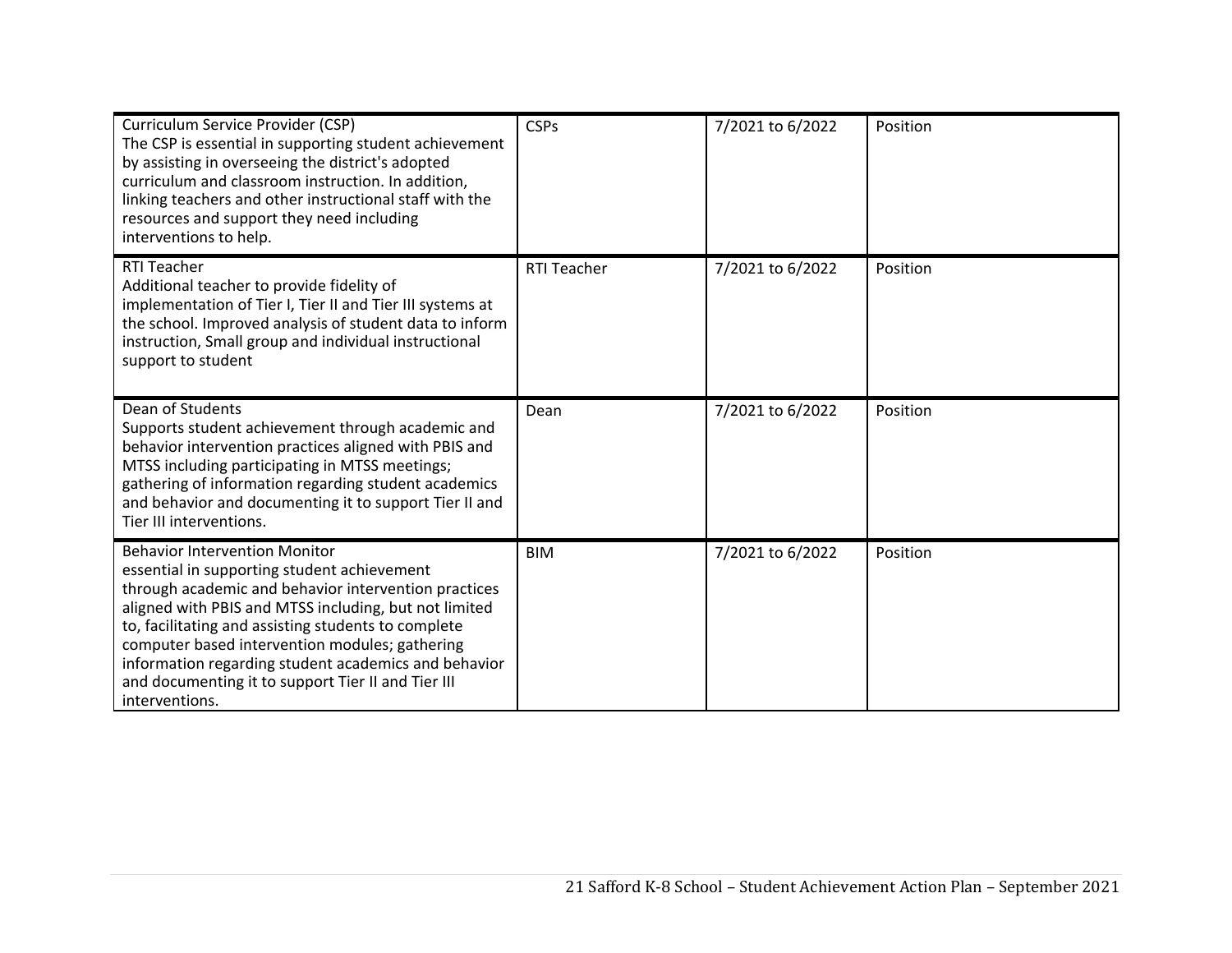### **5. Progress Monitoring**

During the 2021‐2022 School Year, TUSD is strategically utilizing short cycle assessments from the following curricular adoptions: *Benchmark Advance, Eureka,* and *IXL*. These assessments are expected to be implemented at designated sites.

Short cycle assessments are designed to provide teachers with immediate feedback on students' performance towards standards mastery during the instructional cycle. By having set timeframes for providing short cycle assessments, teachers can engage in meaningful dialogue using actionable data during PLC/CTTs regarding students' growth and performance over time, and plan instruction to ensure students are on target to meet grade level standards. The schedule below shows the points at which the short cycle assessments take place.

| 2nd Grade                                    | 3rd Grade                                    | 4 <sup>th</sup> Grade                        | 5 <sup>th</sup> Grade                        |
|----------------------------------------------|----------------------------------------------|----------------------------------------------|----------------------------------------------|
| <b>Benchmark</b>                             | <b>Benchmark</b>                             | <b>Benchmark</b>                             | <b>Benchmark</b>                             |
| <b>Advanced:</b>                             | Advanced:                                    | Advanced:                                    | <b>Advanced:</b>                             |
| Unit $1:$ by Sept. 24th                      | Unit 1: by Sept. 10th                        | Unit 1 : by Sept. 10th                       | Unit 1 : by Sept. 10th                       |
| Unit 2: by Oct. 7th                          | Unit 2: by Oct. 1st                          | Unit 2: by Oct. 1st                          | Unit 2: by Oct. 1st                          |
| Unit 3: by Oct. 29th                         | Unit 3: by Oct. 29th                         | Unit 3: by Oct. 29th                         | Unit 3: by Oct. 29th                         |
| Unit 4: by Nov. 19th<br>Unit 5: by Dec. 10th | Unit 4: by Nov. 19th<br>Unit 5: by Dec. 10th | Unit 4: by Nov. 19th<br>Unit 5: by Dec. 10th | Unit 4: by Nov. 19th<br>Unit 5: by Dec. 10th |
| Unit 6: by Jan. 14th                         | Unit 6: by Jan. 14th                         | Unit 6: by Jan. 14th                         | Unit 6: by Jan. 14th                         |
| Unit 7: by Feb. 4th                          | Unit 7: by Feb. 4th                          | Unit 7: by Feb. 4th                          | Unit 7: by Feb. 4th                          |
| Unit 8: by March 4th                         | Unit 8: by March 4th                         | Unit 8: by March 4th                         | Unit 8: by March 4th                         |
|                                              | Unit 9: by April 1st                         | Unit 9: by April 1st                         | Unit 9: by April 1st                         |
| Unit 9: by April 1st<br>(optional)           | (optional)<br>Unit 10: by May 13th           | (optional)<br>Unit 10: by May 13th           | (optional)<br>Unit 10: by May 13th           |
| Unit 10: by May 13th                         |                                              |                                              |                                              |
|                                              |                                              |                                              |                                              |
| 2nd Grade Eureka                             | <b>3rd Grade Eureka</b>                      | 4th Grade Eureka                             | <b>5th Grade Eureka</b>                      |
| Math:                                        | Math:                                        | Math:                                        | Math:                                        |
| Module 1: by Aug.                            | Module 1: by Aug.                            | Module 1: by Aug.                            | Module 1: by Aug.                            |
| 18th                                         | 27 <sub>th</sub>                             | 27th                                         | 20 <sub>th</sub>                             |
| Module 2: by Aug.                            | Module 2: by Sept.                           | Module 2: by Sept.                           | Module 2: by Oct. 1st                        |
| 27th<br>Module 3: by Sept.                   | 21st<br>Module 3: by                         | 17th<br>Module 3: by Oct.                    | Module 3: by Nov.<br>19 <sub>th</sub>        |
| 24th                                         | Nov.12th                                     | 22nd                                         |                                              |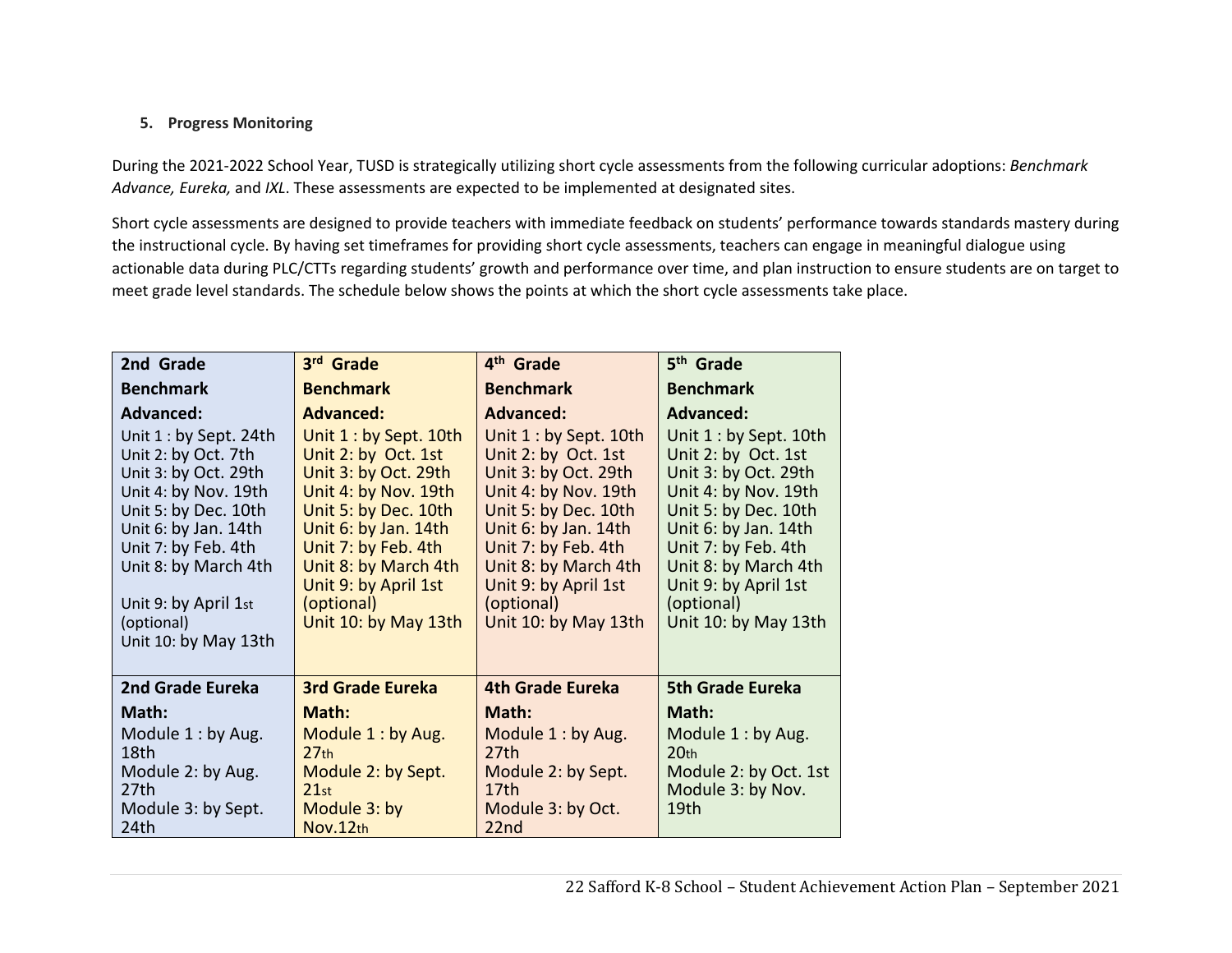| Module 4: by Nov.<br>19th<br>Module 5: by Jan.<br>21st<br>Module 6: by Feb.<br>18th<br>Module 7: by April<br>14th (optional)<br>Module 8: by May<br>13 <sub>th</sub>                                                                                      | Module 4: by Jan. 7th<br>Module 5: by Feb.<br>$11$ th<br>Module 6: by April 1st<br>(optional)<br>Module 7: by May<br>7th | Module 5: by Jan<br>21st<br>Module 6: by March<br>10th<br>Module 4: by April<br>22nd (optional)<br>Module 7: by May<br>20th | Module 4: by Jan.<br>14 <sub>th</sub><br>Module 5: by March<br>10th<br>Module 6: by April<br>22nd (optional) |  |
|-----------------------------------------------------------------------------------------------------------------------------------------------------------------------------------------------------------------------------------------------------------|--------------------------------------------------------------------------------------------------------------------------|-----------------------------------------------------------------------------------------------------------------------------|--------------------------------------------------------------------------------------------------------------|--|
| 6-11 IXL Continuous Diagnostic Assessments:<br>Window #1: Aug. $16 - 27$<br>Window #2: Sept. $13 - 24$<br>Window #3: Oct. 25 - Nov. 5<br>Window #4: Dec. $1 - 14$<br>Window #5: Jan. $18 - 28$<br>Window #6: Feb. 28 - Mar. 10<br>Window #7: May $2 - 13$ |                                                                                                                          |                                                                                                                             |                                                                                                              |  |

#### **Next Steps**

#### **Project Elevate and TUSD Goals for Short Cycle Assessment**

Project Elevate is a two-year program of structured support to improve teaching and learning which results in significant student academic gains. The support is focused in three areas: (1) Talent Management: to develop a comprehensive system to support an environment or effective recruitment, on‐going support, and retention; (2) Culture: to cultivate a strong culture where high expectations for all learners are evident and embraced by school; and (3) Instructional Infrastructure: to implement high quality curriculum and instruction, including an observation and feedback system and a cohesive assessment system focused on data driven decision making and data driven instruction.

This program is sponsored by the Arizona Department of Education and will provide ongoing mentoring for the principal, professional learning for the site's leadership team, and collaboration with district leadership. The Short-term goals are: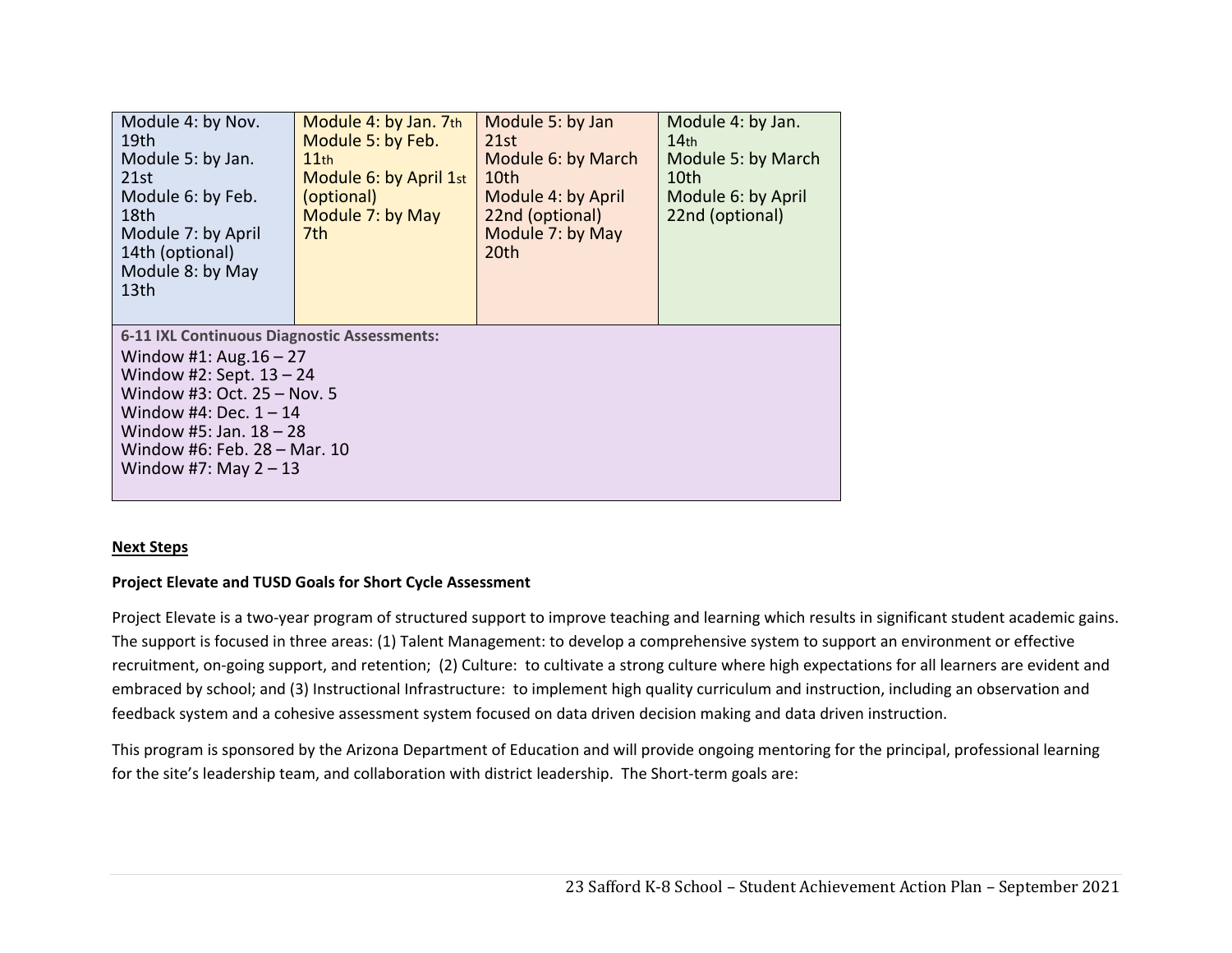• Develop equitable instructional infrastructure that includes high‐quality curriculum and instruction, observation and feedback, and a cohesive assessment system focused on data driven instruction

- Improve culture of equity, learning and high expectations for all
- Establish effective talent management systems

The long‐term goals are:

- Improve equity‐focused leadership competencies
- Improve teacher practices
- Achieve significant gains in student achievement
- Reduce achievement gaps between student subgroups
- Sustain highly effective equitable LEA and school systems

TUSD's D and F rated schools will participate in Project Elevate, beginning in the SY 2021-22. Concurrently, these 18 schools have shifted their assessment protocol to administer short cycle assessments to be more responsive to 'in the moment' instructional practices. This shift away from deficit-oriented strategies such as benchmark testing toward authentic, formative assessments will improve student learning. TUSD's goals in collaboration with Project Elevate are:

- To transform assessments districtwide to an ongoing formative cycle that teachers are in control of
- To utilize assessments as a strategy for learning rather than of learning.
- To shift current assessment and instructional practices for Project Elevate schools to a formative assessment model.
- To utilize short‐cycle assessments with Project Elevate